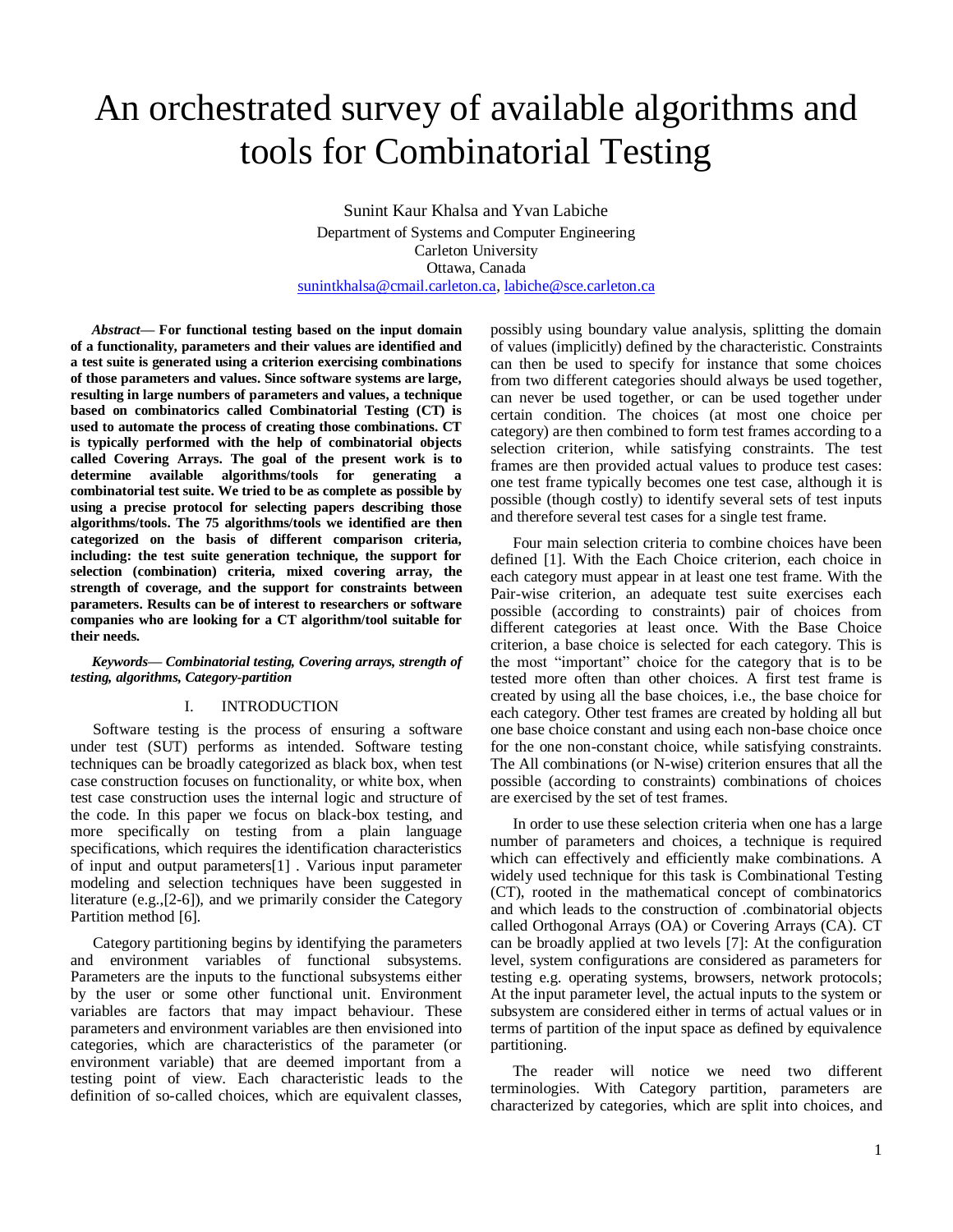choices need to be combined (one choice per category) to form test frames / test cases. In the CT domain, parameters have values and one combines those values (one value per parameter) to form test cases. We can establish a mapping between the two terminologies: categories and choices (Category partition) map to parameters and values (CT). Unless otherwise specified, we will use the category/choice terms when the discussion is on category partition, and we will use the parameter/value terms when the discussion is on CT. We may need to mix terms, though without loss of clarity when one remembers the mapping.

A CA or an OA is a matrix in which columns represent the parameters and rows corresponds to the test frames. There are few differences in the features of OA and CA but for application in category partition, a CA is typically preferred for a number of reasons, including: an OA assumes that all the categories have the same number of choices, which is rarely the case in practice [8].

Specifically, in the context of category partition, a test engineer would be looking for a CA generation solution that could support one or more of the following: different categories typically have different number of choices; choices are typically associated with constraints to enforce or prevent some combinations, or to ensure that a choice only appears once in the set of test frames; different selection criteria (see previous discussion) can be considered to generate combinations of choices. Contrary to other studies that compare the effectiveness of CA generation technologies at producing the least number of test cases, we are interested in functionalities of such technologies. We believe this comparison will help researchers and practitioners to analyse the tools and algorithms befitting to their needs.

As further discussed below in section [II,](#page-1-0) our search for such information was not successful. We therefore decided to systematically identify and review existing CA generation technologies and compare them according to the abovementioned objectives (among other things).

The rest of the paper is structured as follows. Section [II](#page-1-0) discusses related work. Section [III](#page-1-1) discusses the protocol we followed to identify algorithms/tools generating covering arrays, while section [IV](#page-2-0) discusses the comparison criteria we are interested in. Sections [V](#page-4-0) and [VI](#page-7-0) present results. Section [VII](#page-8-0) discusses threats to the validity of our study. We conclude in sectio[n VIII.](#page-8-1)

## II. RELATED WORK

<span id="page-1-0"></span>Various types of CAs have been defined [9]. A (standard) Covering Array is typically defined as an array of N rows and p columns, N being the number of test cases and p the number of parameters, each one having v possible values, such that for every selection of t columns (t being called the strength of the array) all possible t-tuples of v values appear within the rows of the array [10]. A Mixed Covering Array (MCA) allows parameters to have various numbers of values [10]. A Variable Strength Covering Array (VSCA) ensures several strength values are achieved for different set of parameters [10]. A Constraint Covering Array (CCA) accounts for forbidden combinations of values, a.k.a., forbidden tuples [11]. A

sequence covering array [12] accounts for sequence in which parameter values must be provided to the system under test, which is especially relevant when testing GUI-based software. For obvious reasons, these are the covering arrays we are mostly interested in, for use with category partition.

Other covering arrays include Error Locating Arrays [13], Test Case Aware Covering arrays [14], Cost aware covering arrays [9, 15], Incremental Covering arrays [16] and l-Biased Covering array [17].

We found papers [18, 19] which surveyed methods for generating covering arrays. These papers surveyed covering arrays generation techniques on the basis of size and time of generation of covering arrays. They however did not discuss extensively the tools or algorithms which supported a specific technique, the coverage strength or selection criteria. Other survey (e.g., [8, 20-23]) focussed on the techniques but did not discuss all the tools and algorithms supporting those techniques in detail. For instance they do not discuss support for constraints or higher coverage strength which is essential in our category partition context. The nearest work to our survey is by Rahman et al. [22], who discussed various techniques, their strengths and weaknesses along with the coverage strengths they support. They also mentioned if a specific technique supports constraints. They did not extensively mention the tools or algorithms supporting a specific technique, the constraint handling and representation technique adopted by a tool/algorithm, the selection criteria supported by a tool. In other words we intend to provide a more complete picture than what can be found in the literature to date. There is only one research work [11], to the best of our knowledge, which discusses the constraint handling support in tools/algorithms for nine tools whereas we discuss 32 such tools.

To summarize, none of the research work, to the best of our knowledge, surveys the tools and algorithms as extensively as what we report in this paper or compare them on the basis of comparison criteria which we outlined earlier.

#### III. SELECTION PROTOCOL

<span id="page-1-1"></span>We did not strictly follow established guidelines [24] to conduct a systematic mapping study [25], mostly deviating from those guidelines in the way we identified relevant publications since we did not rely on online databases such as IEEE eXplore. We nevertheless followed the SMS principles by considering research questions (section [III.A\)](#page-1-2), establishing a precise procedure to identify relevant publications (section [III.B\)](#page-2-1), clearly stating publication inclusion and exclusion criteria (sections [III.C](#page-2-2) and [III.D\)](#page-2-3), and by defining a publication comparison framework (section [IV\)](#page-2-0). This way, we intend to be as systematic and reproducible as possible and we therefore dedicate a fair amount of space in this paper to those details.

#### <span id="page-1-2"></span>*A. Research questions*

Recall that we are interested in using a CA generation technology to produce test frames in the context of category partition testing technique. We therefore identified the following research questions: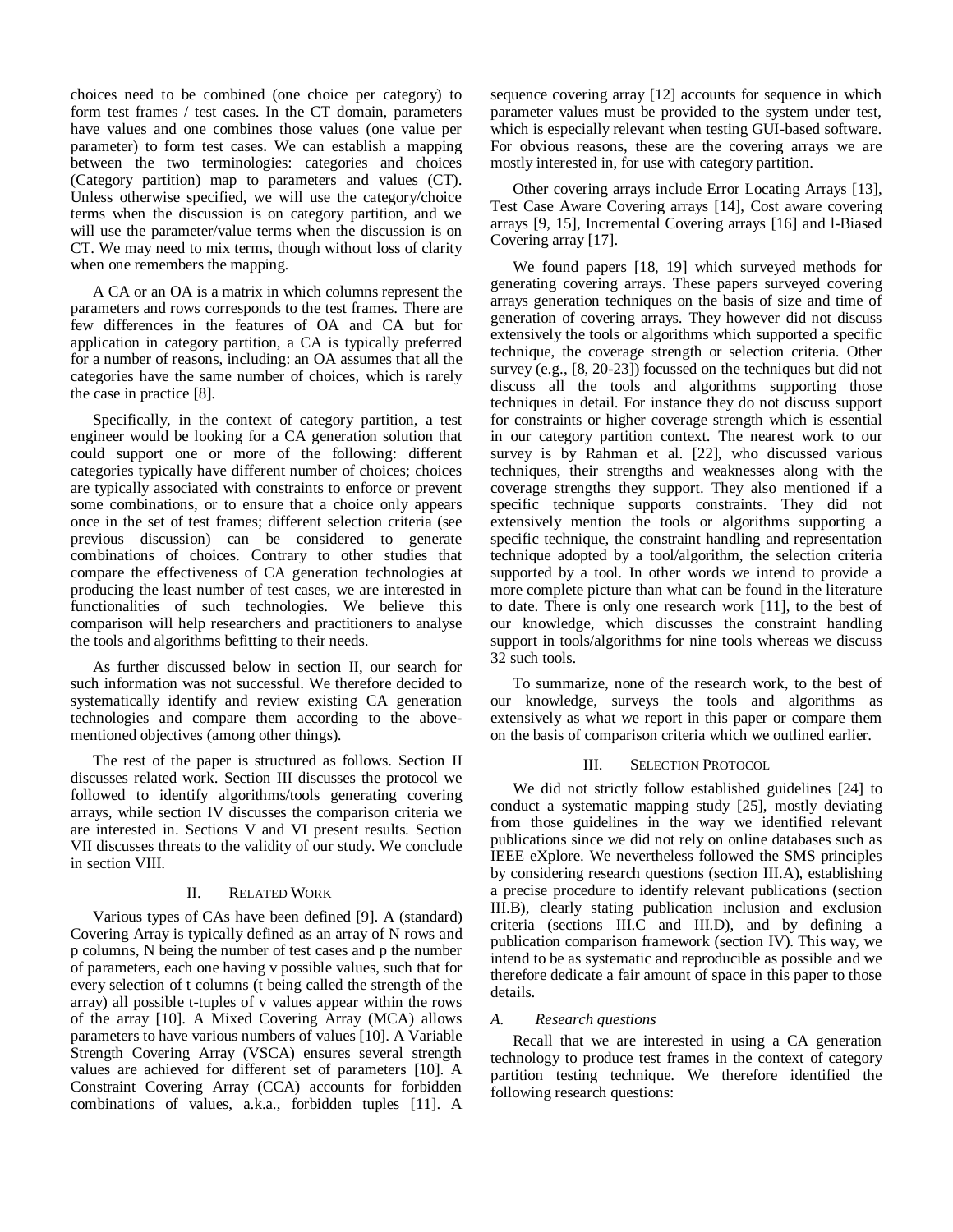*RQ1: What are the available tools/algorithms for generating combinatorial tests?*

*RQ2: Which techniques, e.g., based on mathematical construct or based on a meta-heuristic search, are used for generating covering arrays for combinatorial testing?*

*RQ3: Which selection criteria (to generate test frames, i.e., combinations of choices) does each tool/algorithm support?*

*RQ4: What is the maximum coverage strength supported by each tool/algorithm?*

*RQ5: Which tools support constraints and how do they represent and handle them?*

*RQ6: Which tools support mixed covering arrays?*

#### <span id="page-2-1"></span>*B. Selection procedure*

The selection procedure we followed started from survey papers [8, 18-23], which gave a fairly good idea regarding the techniques used for generating combinational tests (Covering Arrays). But since our objective was to search for available tools/algorithms which support each specific technique, we first looked at the tools/algorithms mentioned in those surveys. We searched and studied literature on these tools/algorithms one by one. We extensively reviewed the related work and result sections of these papers, searching for new tools/algorithms being compared to the first list of tools/algorithms. We repeated this process multiple times, recursively, until no new tool/algorithm was identified.

Further, to ensure that our list was as complete as possible, we also searched for tools/algorithms in the papers where the survey papers were cited. We further reviewed the thesis of various researchers [17, 26-28], technical reports [29], books [7], websites (e.g., [www.pairwise.org\)](http://www.pairwise.org/) and feature documents of various tools (e.g., ACTS, PICT).

#### <span id="page-2-2"></span>*C. Excluded papers*

During the selection procedure we identified many studies which proposed an improvement over another existing algorithms, such as lowering the bound of CAs, but these papers did not have an implementation or much experimental results of comparison with other algorithms, and were not changing the essence of the algorithm to such an extent that our classification of the new algorithm would differ from that of the original. Hence these studies were excluded. Tools/algorithms based on Orthogonal Arrays (e.g., OATS, rdExpert, reducearray2, reducearray3) were excluded because of their limitations mentioned in the Introduction. Papers on other input parameter modeling technique e.g. classification trees (CTE\_XL), Combinatorial testing for Software Product lines, Grammar based combinatorial testing, testing of compilers were also excluded. Algorithms/tools supporting prioritization of the values or parameters were also excluded. We have focused on literature only in English.

### <span id="page-2-3"></span>*D. Included papers*

We have included tools and algorithms which generate combinatorial test suite. We included tools/algorithms which support input/output relationships, distance based techniques for the selection of parameters and values. We have made an

exception here regarding the selection of an algorithm named Distance Based Technique [30]. This work does not perform comparison with other tools but we have included it in our survey because it supports three selection criteria, coverage strength of 5 and is the only distance based technique which supports constraints. The basis of this inclusion is the variety in results.

The AETG's Web service [31] is based on the algorithm proposed by Cohen et al. [32] which was further improved by Cohen in [26]. For our review we will be considering the commercial tool AETG Web Service which is available online. ACTS [33] implements several combinatorial test generations algorithms like IPOG and IPOD [34], IPOF [35], IPOF2 [35], and IPOG-C [36] which uses constraints, all being rooted in the In parameter Order (IPO) algorithm [37]. We decided to consider ACTS itself rather than all these improvements separately.

#### IV. COMPARISON FRAMEWORK

<span id="page-2-0"></span>The comparison framework consists of various comparison criteria, derived from our research questions, we will use for comparing the tools and algorithms we selected (section [III\)](#page-1-1).

#### *A. Techniques for the generation of covering array*

Various techniques for generating covering arrays for CT have been proposed in literature. The construction of CAs are usually performed in two steps [7]. In the first step a set containing all the possible t-wise combinations is generated. In the second step the test suite is generated to cover all the combinations obtained in the first step. Both steps collectively are called the technique for test suite generation. Researchers have suggested various paradigms for the characterization of the test suite generation techniques. Grindal et al. [8] characterize techniques on the basis of the determinism of the generated output. They broadly categorized techniques as *deterministic* and *non-deterministic* and further into *heuristic*, *artificial life based*, *iterative* (test suite generated in iterative steps) and *instant* (test suite generated in one step) depending on the type of algorithm being used and how the test suite is generated. In this classification the categories however are not disjoint. For instance they have classified covering arrays as deterministic although an algorithm generating a CA does not necessarily produce deterministic results when they are generated using Simulated Annealing [38].

Nie and Leung [20] performed an extensive survey and provided another classification scheme which classified the covering array generation techniques into greedy algorithms, heuristic search, mathematical methods and random method. It is interesting to note that, as reported by Nie and Leung, a technique may fall into more than one category: e.g., the hybrid techniques of Bryce and Charles [39] combines a heuristic search and a greedy algorithm to benefit from both techniques. We extended this taxonomy in this paper.

#### *B. Test generation strategy*

The algorithms for combinatorial test suite generation can be broadly categorized into Test based generation and Parameter based generation. An algorithm uses either a test case or a parameter as the building block for the generation of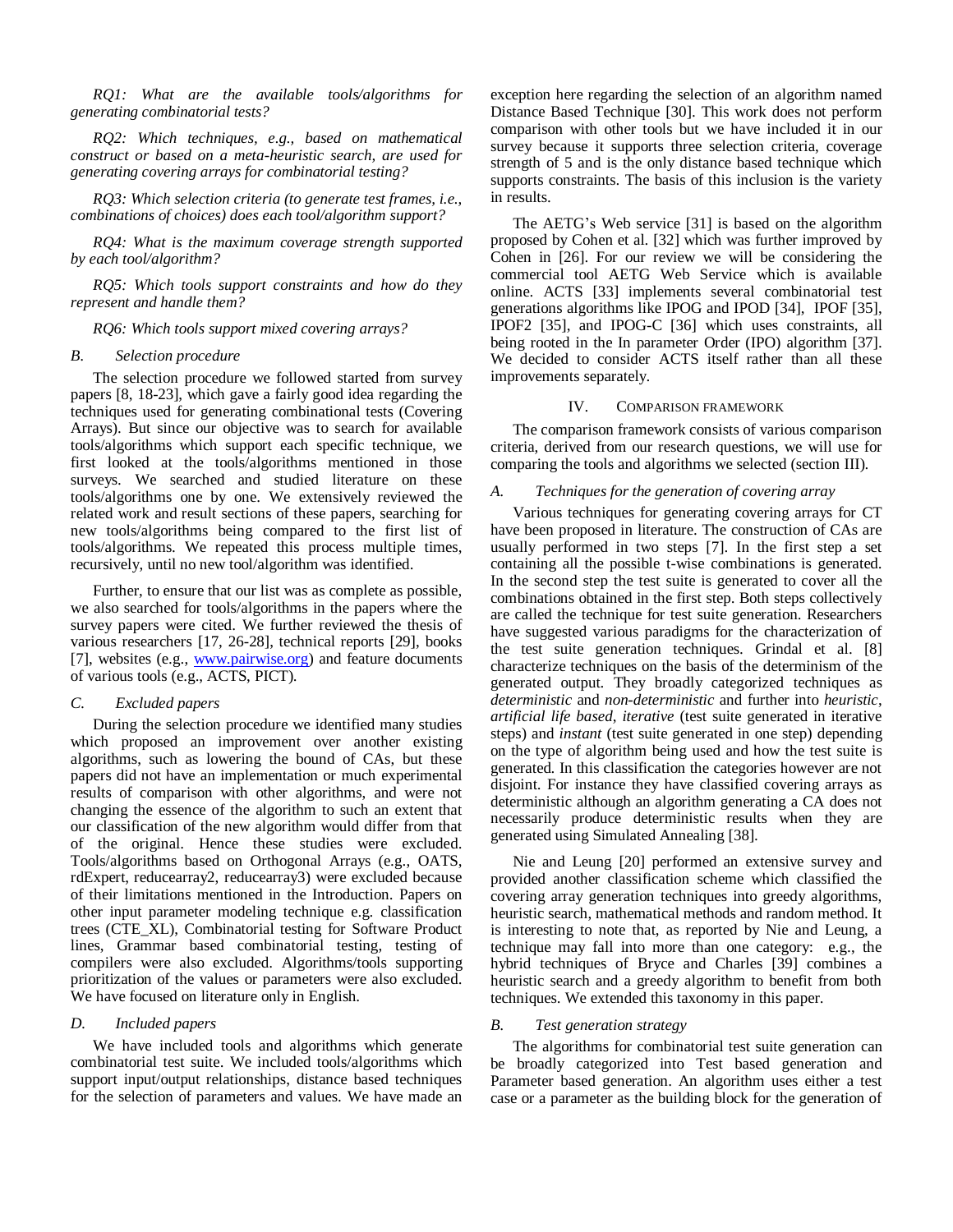the test suite. In test-based generation, one test is build at a time such that the test covers as many t-way combinations as possible and hence spans over all the parameters. Automatic Test Case Generator (AETG) [32] falls in this strategy. Parameter based generation, begins with t parameters, makes a test suite for t-wise interaction and then adds more parameters to it. While adding new parameters new test (rows) are also added, often greedily, so that each addition leads to maximum t-way interactions in the extended set of parameters. This is the strategy of In Parameter Order [40]. The Algebraic Techniques which follow a recursive approach also use a parameter based strategy. The building block in a recursive algebraic technique is a smaller covering array, which is a group of parameters, and the larger arrays are obtained from smaller arrays [41].

## *C. Selection Criteria*

In a typical situation, exercising all the possible combinations of parameter values, i.e., t-way coverage for a problem with t parameters, is simply not practical or feasible because of the large set of parameters and values. Hence, it is important to select the parameters and values strategically so that their combinations can lead to a manageable set of test cases. In software testing, this is typically achieved thanks to test selection criteria, four of which have already been mentioned in the context of category partition: Each Choice, Pair-Wise, Base Choice and All Combinations.

Some authors have suggested other criteria [1, 8] in the CT domain:

- Uniform Strength Interaction or t-wise: This criterion requires that any combination of values belonging to t parameters should be combined at least once in the test suite. Here all the parameters are supposed to be uniformly integrated with a constant value t [42]. The Pair wise criterion previously mentioned corresponds to a uniform strength of 2.
- Variable strength Interaction or mixed strength interaction: This is an extension to the t-wise criterion that requires t-wise interaction among a subset of parameters and q-wise interaction among the remaining parameters [43].
- Input output based interaction: Instead of exercising interactions of the complete set of parameters, this criterion is to split the set of parameters into (possibly overlapping) subsets that each contain the parameters that impact the value of one output parameter [44]; a selection criterion like the ones previously discussed (the authors use the all combinations criterion but another criterion could be used) can then be used on each subset of parameters and results need to be combined to obtain complete test cases.
- Distance based criterion: the goal of the criterion is to select combinations of parameter values, i.e., test cases, that are as diverse as possible, diversity being measured as the distance between those test cases, for instance using the Hamming distance [3].
- Random input criterion: This criterion selects a randomly chosen number of test cases and each test case is a randomly selection of parameter values.

Although reporting on experimental work involving those criteria is not the purpose of this paper, we nevertheless would like to mention a few results. Grindal et al [45] observed that the *Each Choice* criterion supplied unpredictable results so much so that they were not very useful to the testers. Because of their nature, *base choice* and *input output based interaction* were able to detect different types of faults as compared to other criteria. *Base Choice* was observed to give better fault detection results when there were a limited number of choices per category that could be considered base choices; when this was not the case *Pair-Wise* gave better results. Othman et al. [46] showed that Input output based parameter interaction gave better results in terms of cost (i.e., number of test cases) and ability to find faults than uniform and variable strength interaction. Others have found that the presence of constraints between choices heavily impacts the use of those criteria, including Base choice which, in some cases, does not exercise every single choice [47]. All these authors unanimously argue that it is difficult to generalize those results as they largely depend on the system under test.

## *D. Coverage Strength Support*

Strength support is an important characteristic for the comparison of tools or algorithms producing CAs. The intuition, confirmed experimentally, is that the faults are detected when parameters interact. Studies [7] have shown that 100% fault detection can be achieved by a maximum of 4 wise to 6-wise interaction. Other studies found that pair-wise performs better than higher strength values are is therefore more cost-effective. Identifying the strength of a tool/algorithm is therefore important.

#### *E. Constraint Support*

Constraints are limiting the construction of a CA by forbidding some combinations. One can distinguish between environment constraints and system constraints [7]. Environment constraints are related to the configurations of the system, e.g., Linux OS can never be combined with Internet Explorer. System constraints on the other hand are constraints on the system, e.g., one user cannot select a value less than 10. System constraints can also be used to test the robustness of the system, e.g., behaviour of the system if the user selects invalid options.

Constraints can be represented either as forbidden tuples, allowed tuples or formally specified with the help of prepositional formulas or logical expressions using Boolean, relational or arithmetic operators [36] [48]. A forbidden tuple is a combination of parameter-values which can not appear in the final test suite. A single constraint can give rise to any number of forbidden tuples [11]. In a typical situation, constraints are formally specified, not necessarily explicitly, by the test engineer. Tools/algorithms which accept formally specified constraints are therefore more usable than those that do not since in the latter case, the test engineer needs to remodel the constraint input to transform the formal specification into a list of forbidden or allowed tuples [11].

We recognized four mechanisms for handling constraints by the tools/algorithms. The first mechanism is handling constraint before executing a specific test generation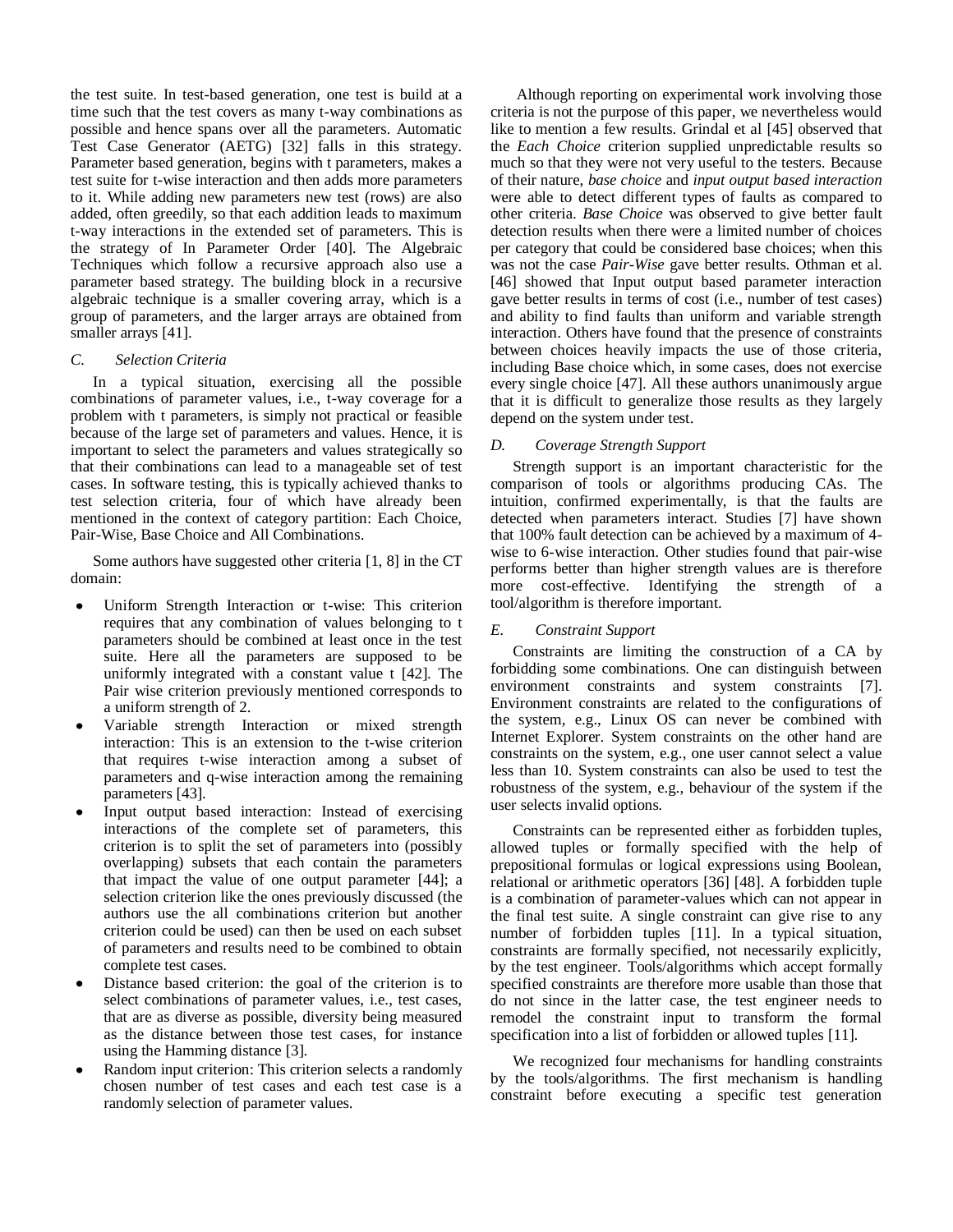algorithm. This mechanism can be adopted when only allowed tuples are given as input and can prevent changing the test generation algorithm. The second mechanism is to replace the invalid test cases with valid ones once the test suite has been generated using a specific technique [49]. The third mechanism is to integrate constraint handling into the CA generation algorithm with an ad-hoc procedure. The last mechanism is to integrate the selection of valid tuples, according to constraints, to the algorithm generating combinatorial the test suite by integrating a SAT solver.

## *F. Support for Mixed Covering Arrays*

A typical software system will have a large number of parameters and each parameter will not necessarily have the same number of values. So a tool/algorithm should be able to support mixed covering arrays to cater the need of such a software system.

## V. RESULTS

<span id="page-4-0"></span>In this section we will answer the research questions individually (sections [V.A](#page-4-1) to [V.F\)](#page-7-1). Some of those results are combined in section [VI.](#page-7-0) The complete list of 75 algorithms/tools we selected by following our selection protocol, along with their raw classification using our comparison framework can be found in Appendix Sectio[n IX.](#page-12-0) 

## <span id="page-4-1"></span>*A. RQ1: What are the available tools/algorithms for generating combinatorial tests?*

The objective of this research question is to know the available tools in the realm of combinatorial testing using our search protocol and categorizing them and show their year of introduction in [Fig. 1](#page-4-2) over four years intervals from 1991 (the earliest year we found) to 2014. The total number of tools/algorithms obtained using our search protocol is 75 [\(TABLE III. a](#page-12-1)nd [TABLE IV. \)](#page-13-0). Among the first tools for generating tests were T-Gen [50], introduced in 1991, and based on the category partition method [6]. In the next four years no tool was proposed and then from 1999 onwards there has been a constant rise in the number of tools/algorithms for generating covering arrays for combinatorial suiting. This clearly marks the importance of functional testing and a need to have an optimal test suite. 69% of the tools/algorithms have been proposed in the last eight years.



<span id="page-4-2"></span>Fig. 1. Number of tools/algorithms identified over years, presented over four year intervals

While searching for specific tools/algorithms we observed that authors suggested improvements to their own technology over the years while proving experimentally that their new algorithm was doing better than before. In our study an algorithm with multiple references corresponds to the improvements the algorithm went through, along the way, and we considered the results of the latest upgrade.

#### *B. RQ2: Which techniques are used for generating covering arrays for combinatorial testing?*

1) Greedy vs. Meta-heuristic vs …

We identified five different types of techniques used for the generation of combinatorial test suites: Greedy Techniques, Meta-Heuristic Techniques, Adaptive random / Adhoc techniques, Hybrid Techniques and Algebraic techniques. We are going to classify all the algorithms and tools, obtained from our search, into these five categories.

A Greedy Technique generates tests by uncovering a locally optimal solution and ensures that each new test uses the maximum possible uncovered combinations. They are usually faster than the Meta Heuristic techniques but do not always produce the smallest test suites. These algorithms return a local optimum rather than a global optimum. Tools/algorithms based on backtracking algorithms, branch and bound techniques, exhaustive search, AETG type algorithm [32], IPO based algorithms [40] etc all fall in this category. A Greedy algorithm is typically used when a problem does not have a known best polynomial time algorithm [18].

The generation of a combinatorial test suite is an optimization problem and Meta-heuristic techniques are also used to solve it. These techniques can be evolutionary algorithms e.g. Genetic Algorithms or naturally inspired algorithms e.g. Particle Swarm Optimization or any other standard known optimization algorithms. Such an algorithm searches the neighbourhood of a solution and finds the best fit. The algorithm starts from a pre existing test called a seed and, after performing a series of transformations, achieves a test suite that has a minimum number of tests and maximum uncovered tuples. A heuristic search such as Simulated Annealing produces smaller sets than a greedy algorithm but takes more time to execute [51]. The various Meta-heuristic techniques we identified and are used for generating covering arrays are Hill Climbing, Simulated Annealing, Tabu Search, Genetic Algorithm, Ant Colony Optimization, Partial Swarm Algorithm, Harmony Search, Extremal optimization and Great Flood.

The category of Adaptive random or ad-hoc techniques contains two types of techniques. Adaptive random uses an algorithm that relies on a measure of distance between the parameter values, e.g., using the Hamming distance, to generate the test suite that are maximally apart from one another (e.g., [52] [30]). The set of ad-hoc techniques contains those which are not using any of the other techniques. An adhoc approach typically selects the test cases randomly or on the basis of some input distribution (e.g., [53] [54]).

Hybrid approaches were also proposed by researchers to achieve better and optimal results. The objective behind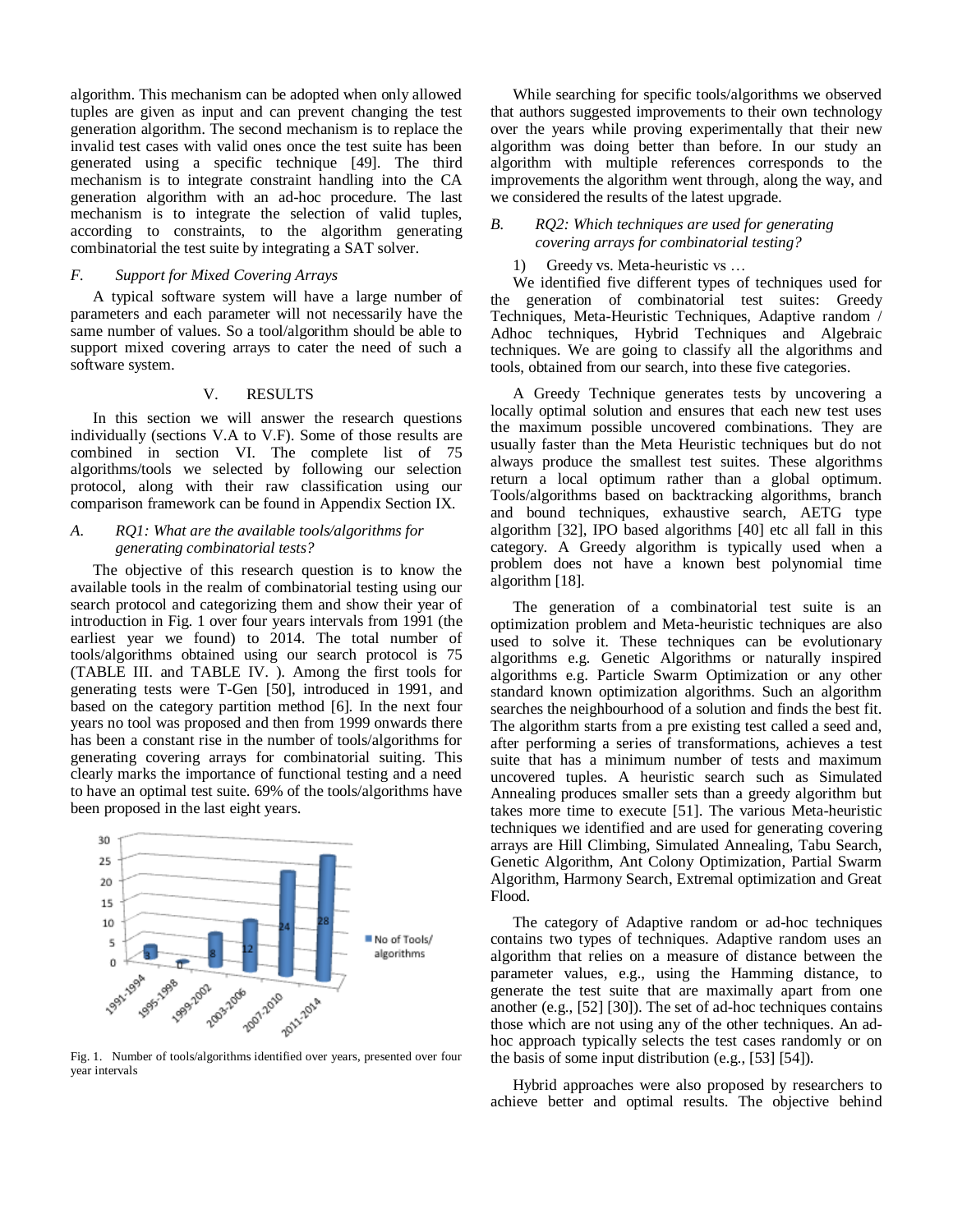combining techniques is to reduce the size and generation time of the CA and increase the coverage and hence the fault detection. For instance, Bryce et al. [39] combine a greedy algorithm with a heuristic search, Cohen et al. [55] combined a mathematical approach with Simulated Annealing.

Algebraic Techniques create covering arrays by either directly computing a mathematical function or by using defined rules. Some algebraic constructions also use recursion to obtaining larger covering arrays from smaller building blocks [41]. The applicability of algebraic approach is limited because they impose restrictions on the system configurations which they can accept. This approach is usually an extension to the algorithms of orthogonal array [7].

[Fig. 2](#page-5-0) shows that, out of these 75 algorithms we found, 40 (53%) used a greedy approach for the generation of the combinatorial test suite, 13 (17%) tools/algorithms used Meta heuristic techniques, 5 (6%) tools/algorithms belonged to the category of Adaptive random and adhoc. We found 6 (8%) tools/algorithms which used a hybrid approach, either combining a greedy technique and a metaheuristic technique, or a greedy technique and an algebraic technique. There were 4 (5%) tools/algorithms which supported algebraic techniques. We attribute this small number to the fact that algebraic techniques are not as versatile as other techniques (e.g., to support many different strength values, to support constraints). Most of the research in algebraic methods is focusing on generating smaller covering arrays, which can then be used as a seed for other techniques. In our search we also found 7 (9%) tools which were not accompanied by a detailed technical documentation which could help us classify them according to this criterion.



<span id="page-5-0"></span>generation strategy.

The advantage of greedy and meta-heuristic technique is they can be applied to any size of system configurations, i.e. there is no restriction on the number of parameters or the number of values each parameter can take. The downside is that they take more time to create a CA [7]. On the other hand, Algebraic Techniques are extremely fast and lightweight but only on a subset of system configurations. They cannot, as well, deal efficiently with constraints [20].

#### 2) Test based vs parameter based

Further tools/algorithms can be classified according to their generation strategy (test based vs. parameter based). We observed that out of the 68 tools/algorithms, whose technical details are known to us, 75% of the tools (51 out of 68) followed a test based generation strategy and 25% (17 out of 68) followed a parameter based generation strategy. Out of the 40 tools/algorithms which generated test suites using a greedy approach 30 followed a test based generation and 10 followed a parameter based generation. [Fig. 2](#page-5-0) summarizes those results.

#### Meta-heuristic techniques

[Fig. 3](#page-5-1) shows the number of tools using a specific metaheuristic technique for the generation of covering arrays. The tool/algorithms which use meta-heuristic techniques either belong to the category of meta-heuristic or to the category of hybrid [\(Fig. 2\)](#page-5-0). Three meta-heuristic techniques namely Particle Swarm, Genetic algorithm and Simulated Annealing are more widely used than others.



<span id="page-5-1"></span>Fig. 3. Number of tools/algorithms using different Meta-Heuristic algorithms for the generation of Covering Arrays

## *C. RQ3: Which selection criteria does each tool/algorithm support?*

We identified seven different selection criteria supported by the 75 tools/algorithms: base choice, each choice, input/output, distance, uniform strength, variable strength and random.

The base choice criterion requires the identification of a based choice for each category, that is a choice that is considered the most important of the choices of a category. Since identifying the base choice of a category can be implicitly done by assigning weights to the category's choices and selecting the best (max or min, depending) weighted choice as base choice, we classified all the tools/algorithms which support the assignment of weights to parameter values in the base choice criterion category.

We also made a difference between the each choice criterion and the uniform strength criterion. Uniform strength typically means a strength t of at least two  $(t>=2)$  where as each choice corresponds to uniform strength of strength one (t=1). A tool supporting uniform strength of at least two would support uniform strength of one. In our analysis we put the tools/algorithms which explicitly mention their support for the each choice criterion (uniform strength one) in a separate each choice criterion category. During our research we also found a few tools that support variable strength CAs without specifically mentioning support for uniform strength. However since the former implies the latter, we classified those tools as variable strength and include the variable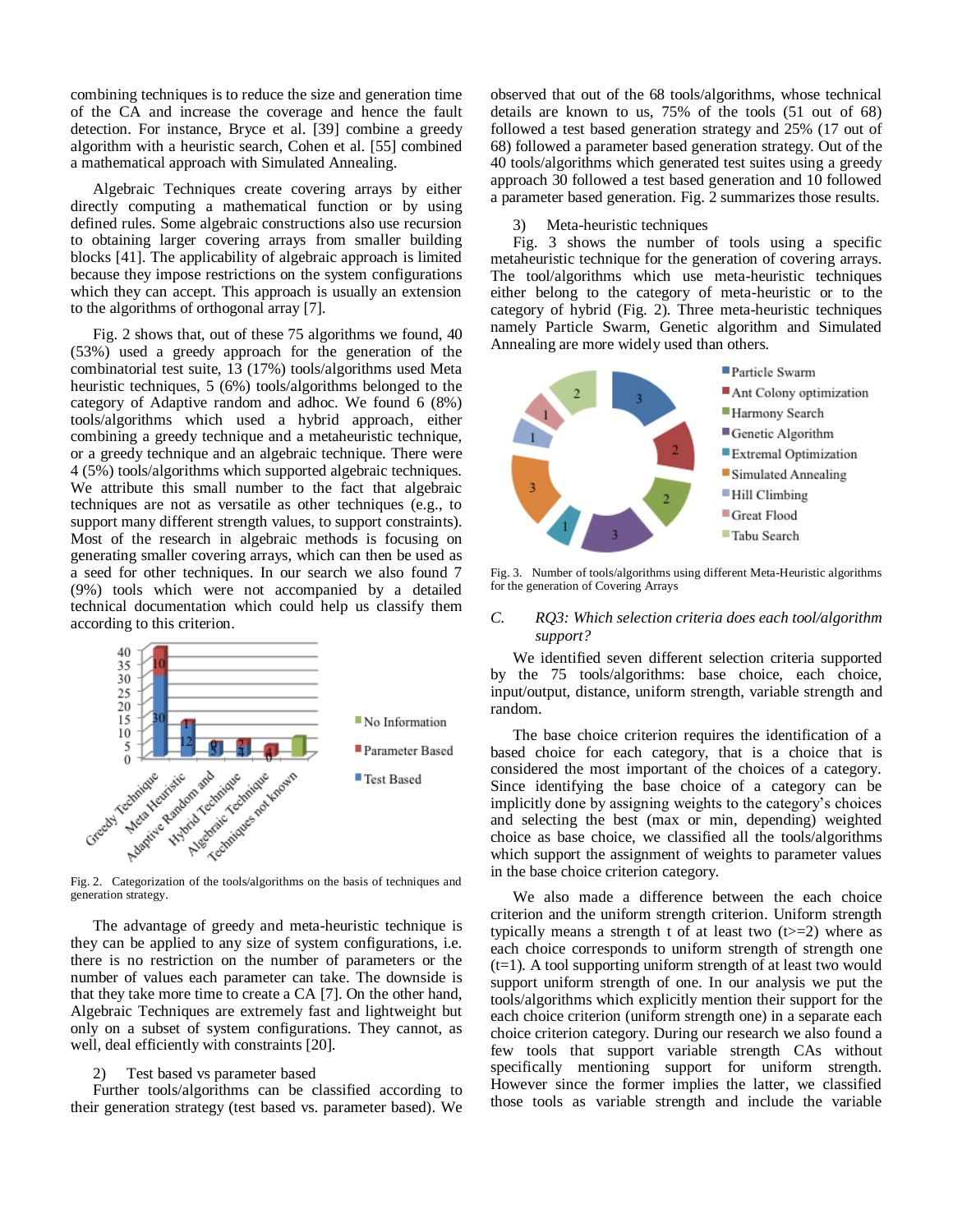strength category into the uniform strength category graphically [\(Fig. 4\)](#page-6-0).

Obtained results are shown in [TABLE V. a](#page-14-0)nd are summarized graphically in [Fig. 4:](#page-6-0) 72 (96%) tools support uniform strength, 24 (32%) tools support variable strength (and therefore uniform strength). Nine tools support three criteria: input output, variable strength and uniform strength. Another three tools ACTS [33], PICT [56] and IBM Focus [48] support uniform strength, variable strength and base choice criteria. Out of these tools IBM focus and PICT support assigning weights to values. Tcases [57] supports four criteria, which is the maximum we found: uniform strength, variable strength, random and each choice. Two tools support distance based: [52] and [30]; the latter also supports random and uniform strength whereas the former support uniform strength, in addition to distance based.



<span id="page-6-0"></span>Fig. 4. Support of the tools for the selection criteria

## *D. RQ4: What is the maximum coverage strength supported by each tool/algorithm?*

Maximum strength has been studied collectively for uniform strength and variable strength tools/algorithms [\(TABLE VI. .](#page-15-0) For a tool/algorithm which only supports uniform strength, the highest strength is obtained for a specific test configuration. In case results were available for more than one test configuration, we chose that configuration, from variable strength or uniform strength, which supports the highest strength value and mixed covering array with maximum number of parameter values.



<span id="page-6-1"></span>Fig. 5. Maximum coverage strength supported by tool/algorithm

The results of the research question are shown in [Fig. 5.](#page-6-1) This is the result of 72 tools as three tools do not support uniform strength [\(Fig. 4\)](#page-6-0). Out of 72 tools 26 (36%) support a maximum strength of two, 14 (19.5%) support the strength of three, 11 (15%) support the strength of six, three (4%) support the strength of 12 and we found one tool (Harmony Search Strategy [10]) which supports the coverage strength of 14.

For the selection of research papers to answer this question we followed the following approach. The strength is obtained from two types of sources; the strength experimented in researcher's own work and/or any other research work in which a comparison has been made with that specific tool. We have taken the higher strength of the two and included it in our analysis. There were certain tools/algorithms for which the results were not shown or detailed information was not available but the authors claimed that their algorithm supported a certain strength. We used values reported by authors but flagged the papers in [TABLE VI.](#page-15-0) Further, ATD [58] did not have experimental results but the authors claim to support t-wise coverage, for this tool we assumed the most common value of  $t=2$ .

Even though AETG Web Service [31] is based on Cohen et al. technique [32], which supports uniform strength, random inputs and all combinations as the selection criteria, the AETG Web Service only explicitly supports the first criterion of those three. On the basis of our paper selection criteria (section [III.D\)](#page-2-3), we only consider the AETG Web Service and only consider its support for uniform strength.

## *E. RQ5: Which tools support constraints and how do they represent and handle them?*

Out of the total tools/algorithms in our research work we found 32 (44%) tools/algorithms which support constraints [\(TABLE VII. \)](#page-17-0). The two important aspects of constraint support we are focusing on are representation and handling mechanism.

[Fig. 6](#page-6-2) summarizes the results. Tools supporting constraints require an input under the form of forbidden tuples (12, i.e., 37.5%), allowed tuples (2 i.e., 6%) or formal specification (13, i.e., 40%). For five tools, available documentation indicates support for constraints but fails to provide further details so we can classify.



<span id="page-6-2"></span>Fig. 6. No of tools/algorithms supporting a specific constraint representation

[Fig. 7](#page-7-2) summarizes the mechanisms to handle constraints during CA construction. 59% (13+6) of the tools have a mechanism embedded in the CA construction algorithm to handle constraints: 40% use an ad-hoc algorithm, 19% use a SAT solver. None of the tools have been found to use the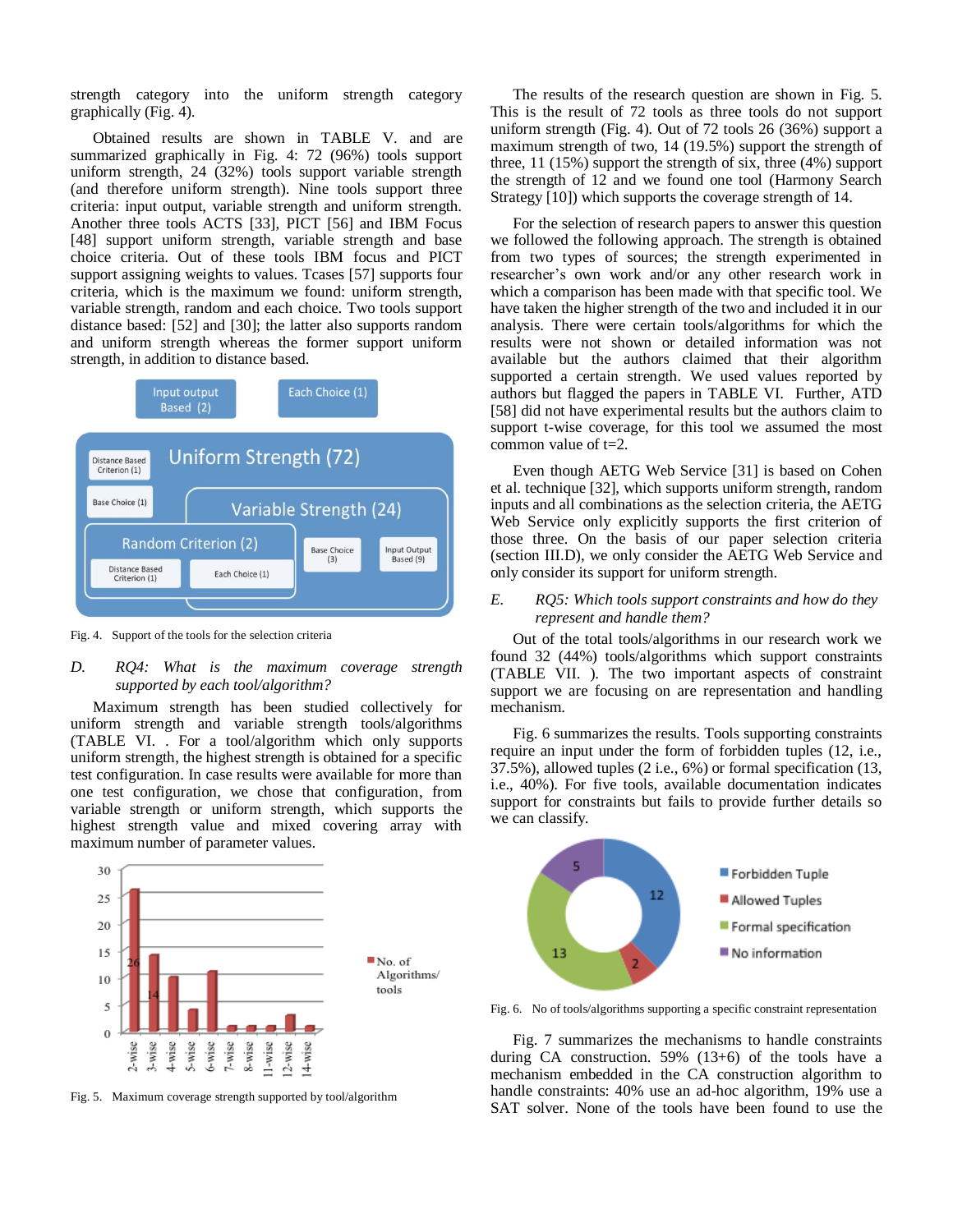mechanism of replacing invalid test cases once the test suite has been generated. Certain tools did not have enough information in the technical documents, in order to help us make decisions.

In our study we found three tools which supported robustness testing, i.e., test for the invalid values, without requiring that specific out-of-bound choices be specified as input: PICT [56], PictMaster[59] and IBM Focus [48].



<span id="page-7-2"></span>Fig. 7. No of tools/algorithms supporting a specific constraint handling mechanism

## <span id="page-7-1"></span>*F. RQ6: Which tools support mixed covering arrays?*

[Fig. 8](#page-7-3) shows the tools/algorithms which support mixed covering arrays as compared to the tools/algorithms which supported only traditional covering arrays, the detail can be seen in [TABLE VIII.](#page-19-0) We found that 76% of the tools support mixed covering arrays i.e. the parameters given as input can have varying numbers of values whereas 5% of the tools/algorithms assume all parameters have the same number of values. The figure also shows that we were not able to collect that information for 14 tools.



<span id="page-7-3"></span>Fig. 8. Support for mixed covering arrays

#### VI. DISCUSSION

<span id="page-7-0"></span>In this section we combine research questions to get a more complete picture of algorithms/tools' capabilities.

### *A. Combining RQ1, RQ2 and RQ3*

The objective of this combination is to analyse the technique and the selection criteria that technique mainly supports: [TABLE I. W](#page-7-4)e observe that base choice is only supported by greedy algorithms. Similarly, the input output based criterion is only supported by greedy algorithms (11 algorithms). 66% of the algorithms (16 out of 24) which support variable strength are using a greedy technique. On the other hand only 25% (6 of 24) of the tools which support variable strength used heuristic techniques. A similar trend is

observed in case of algorithms which support the uniform strength criterion. Recall that 38 algorithms out of 72 (52%) used greedy technique, 13 algorithms out of 72 (18%) used heuristic techniques, 6 out of 72 (8%) used Hybrid techniques where as 4 (5%) and 5 (7%) algorithms respectively used algebraic and adaptive random techniques. It is important to note here that algebraic techniques contributes to the generation of covering arrays using only the uniform selection criterion and do not support any other criterion. Similarly, hybrid techniques only support uniform strength. The support for distance based and random criteria is only provided by adaptive random and adhoc techniques. None of the tool supports all combinations.

From this analysis it can be concluded that greedy techniques largely support the generation of covering arrays using multiple selection criteria, i.e., base choice, variable strength, uniform strength and I/O based, where as heuristic techniques support only variable strength and uniform strength.

<span id="page-7-4"></span>

| TABLE I. | NUMBER OF TOOLS/ALGORITHMS ON THE BASIS OF |
|----------|--------------------------------------------|
|          | TECHNIQUES AND SELECTION CRITERIA          |

|                    | Greedy<br>Parameter) | Greedy (Test) | Meta-Heuristic<br>(Parameter) | Meta-Heuristic<br>(Test) | <b>Algebraic</b><br>Parameter) | adhoc (Test)<br>Random<br>Adaptive<br>pue | Hybrid<br>(Parameter) | Hybrid (Test) | Don't Know |
|--------------------|----------------------|---------------|-------------------------------|--------------------------|--------------------------------|-------------------------------------------|-----------------------|---------------|------------|
| Each Choice        |                      |               |                               |                          |                                |                                           |                       |               | 2          |
| <b>Base Choice</b> |                      | 3             |                               |                          |                                |                                           |                       |               |            |
| Variable           |                      |               |                               |                          |                                |                                           |                       |               |            |
| Strength           | 3                    | 13            |                               | 6                        |                                |                                           |                       |               | 2          |
| Uniform            |                      |               |                               |                          |                                |                                           |                       |               |            |
| Strength           | 10                   | 28            | 1                             | 12                       | 4                              | 5                                         | 2                     | 4             | 6          |
| I/O Based          |                      |               |                               |                          |                                |                                           |                       |               |            |
| criteria           |                      | 10            |                               |                          |                                |                                           |                       |               |            |
| Distance Based     |                      |               |                               |                          |                                |                                           |                       |               |            |
| criteria           |                      |               |                               |                          |                                | 2                                         |                       |               |            |
| Random             |                      |               |                               |                          |                                |                                           |                       |               |            |
| criteria           |                      |               |                               |                          |                                |                                           |                       |               |            |

## *A. Combining RQ1, RQ2, RQ4*

The objective of this combination is to identify which technique supports which coverage strengths. [TABLE II.](#page-8-2)  shows the results of this combination. We observe that Greedy techniques support a range of strengths varying from 2 to 12. The higher strengths in greedy techniques are supported by test based generation: GTWay [60], GVS [61] and ITTDG [62]. The test configuration for these algorithms used 12 parameters, with a maximum number of values of 10 for two parameters. It is important to mention here that two of these algorithms, i.e., GVS and ITTDG, support three selection criteria (variable strength, uniform and input output based criteria), which clearly shows that greedy techniques have outperformed other techniques on the basis of support of selection criteria and higher strength values. The highest strength in our survey was however supported by an algorithm named Harmony Search Strategy (HSS) [10] with a strength of 14. HSS uses a meta-heuristic technique and test based generation for generating covering arrays. The HSS algorithm supports variable strength and uniform strength and the strength of 14 is obtained with a test configuration of 14 parameters each having three different possible values.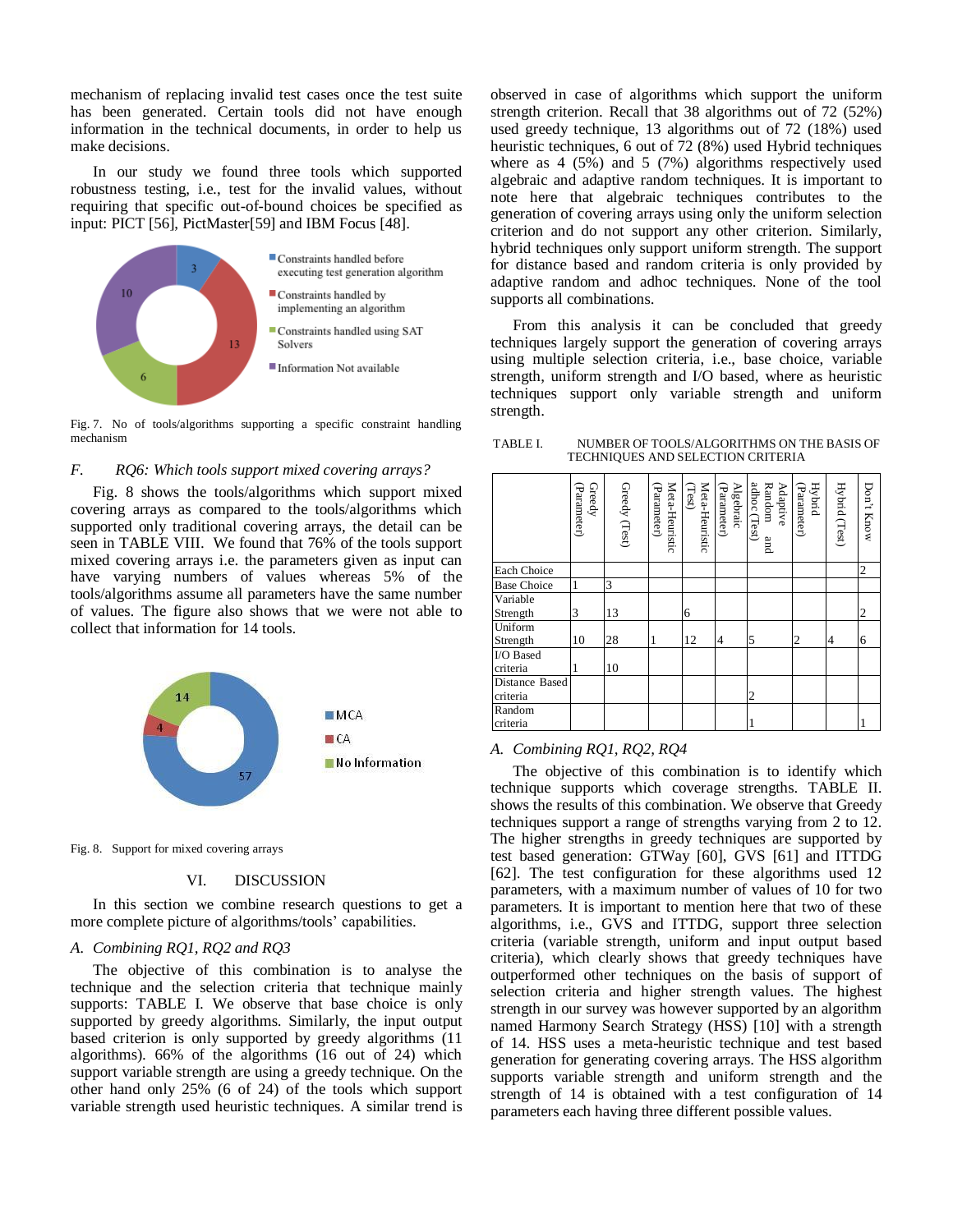We also observe from [TABLE II. t](#page-8-2)hat Algebraic techniques support a maximum strength of four whereas IPOD [34], which is a hybrid of algebraic technique and greedy parameter based technique, supports a strength of 6. Similarly, the hybrid of meta-heuristic with greedy techniques has also elevated the strength support of meta-heuristic techniques to 4 with an exception of Tabu search. Selecting one technique over another should also consider other factors such as the size of the CA generated or the time it takes to generate it. This is beyond the scope of the present work.

<span id="page-8-2"></span>

| TABLE II. | NO. OF TOOLS/ALGORITHMS ON THE BASIS OF |
|-----------|-----------------------------------------|
|           | TECHNIQUES AND COVERAGE STRENGTH        |

| Selection<br>criteria | (Parameter)<br>Greedy   | Greedy(Test)   | Meta-Heuristic<br>(Parameter) | Meta-Heuristic<br>(Test) | (Parameter)<br>Algebraic | Random and<br>adhoc (Test)<br>Adaptive | (Parameter)<br><b>Hybrid</b> | Hybrid(Test) | Don't Know |
|-----------------------|-------------------------|----------------|-------------------------------|--------------------------|--------------------------|----------------------------------------|------------------------------|--------------|------------|
| 2-wise                | $\overline{\mathbf{c}}$ | 10             |                               | 4                        | 2                        | 3                                      |                              |              | 4          |
| $3-wise$              | $\mathbf{1}$            | 7              |                               | $\overline{4}$           |                          |                                        | 1                            |              | 1          |
| $4-wise$              | $\mathbf{1}$            | $\overline{c}$ |                               |                          | 2                        | 1                                      |                              | 4            |            |
| 5-wise                | 3                       |                |                               |                          |                          |                                        |                              |              |            |
| 6-wise                | $\overline{c}$          | 5              |                               | 2                        |                          |                                        | 1                            |              | 1          |
| 7-wise                |                         |                |                               |                          |                          |                                        |                              |              |            |
| 8-wise                |                         |                |                               |                          |                          |                                        |                              |              |            |
| 11-wise               | $\mathbf{1}$            |                |                               |                          |                          |                                        |                              |              |            |
| 12-wise               |                         | 3              |                               |                          |                          |                                        |                              |              |            |
| 14-wise               |                         |                |                               |                          |                          |                                        |                              |              |            |

#### *B. Combining RQ1, RQ2, RQ5*

The objective of this combination is to know which technique supports constraints: [Fig. 9.](#page-8-3) 53% of the algorithms/tools (17 of 32) which support constraints use a Greedy Technique. These algorithms/tools either implement the constraint handling algorithm or use a SAT solver for handling the constraints. This is followed by 13% of the algorithms which use Meta heuristic techniques (e.g., simulated annealing). A meagre number of tools based on algebraic, adaptive random and hybrid techniques support constraints. It can be concluded from this observation that a greedy technique is more flexible to the implementation of constraints as compared to other techniques.



<span id="page-8-3"></span>Fig. 9. No. of tools algorithms on the basis of techniques and constraint support

## VII. THREATS TO VALIDITY

<span id="page-8-0"></span>We believe that the list of tools/algorithms we have identified (see complete list in [TABLE III. a](#page-12-1)nd [TABLE IV. \)](#page-13-0) is the most extensive one to date, and definitely more extensive than the literature we surveyed. We cannot however ignore the possibility of missing a tool or algorithm. One threat which we foresee in our work is that if a specific

tool/algorithm is not compared, referred to or mentioned in a surveyed work, thesis or website there are chances that we have missed it. We however believe the risk is small since we captured publications by the main actors in the field.

While assigning a suitable category to a technique used by the algorithm for generating a combinatorial test suite, we encountered situations when the algorithms were not mentioned in detail or not mentioned at all. For the tools we could not find the algorithms we have categorized them as "information not available", and for some research papers which lacked proper explanations we made the nearest possible guess for the type of algorithm. Data may therefore not be entirely accurate. We however show there are a very few number of those occurrence and therefore the threat to our general observations and conclusions is small.

While looking for the maximum strength a tool supports we have considered two types of research work; work in which that tool/algorithm is proposed and the work in which that specific tool is used for comparison. Whichever strength is greater has been included in our analysis. We are aware of the fact that even while making an extensive search we might have missed some research work which would have given us a yet higher strength for a specific algorithm/tool. That can be a threat to the validity of our work. In addition to that the tools algorithms proposed after March 2014 have not been included.

Last, we detailed our measurement framework and we believe our characterizations are robust enough to be reliable, thus leading to trustworthy results.

#### VIII. CONCLUSION

<span id="page-8-1"></span>Functional testing from a plain English specification, for instance following the category partition method, requires that one identifies parameters, categories, choices and then combine those choices according to some selection criteria, while accounting for constraints on choices, to eventually generate test cases. Covering arrays have been used for a long time to generate such combinations. Covering arrays come in various forms and have various capabilities and it is difficult to identify which covering array generation technology is the most suitable to the problem of generating test cases for the category partition method. When faced with this problem we searched for a solution and did not find enough data to make an enlightened one. We therefore decided to perform a systematic survey of technologies supporting covering array generation. We report in this paper on the procedure we followed in this systematic survey and on the procedure we followed to characterize the covering array technologies we have found.

We eventually identified 75 covering array generation technologies. Our comparison framework allowed us to make a number of observations.

We observe that different covering array construction technologies support different sets and numbers of selection criteria in different amounts: 43% of the greedy technique support up to three criteria; 46% of the meta-heuristic techniques support two criteria; 40% of the algorithms based on adaptive random techniques support up to three criteria.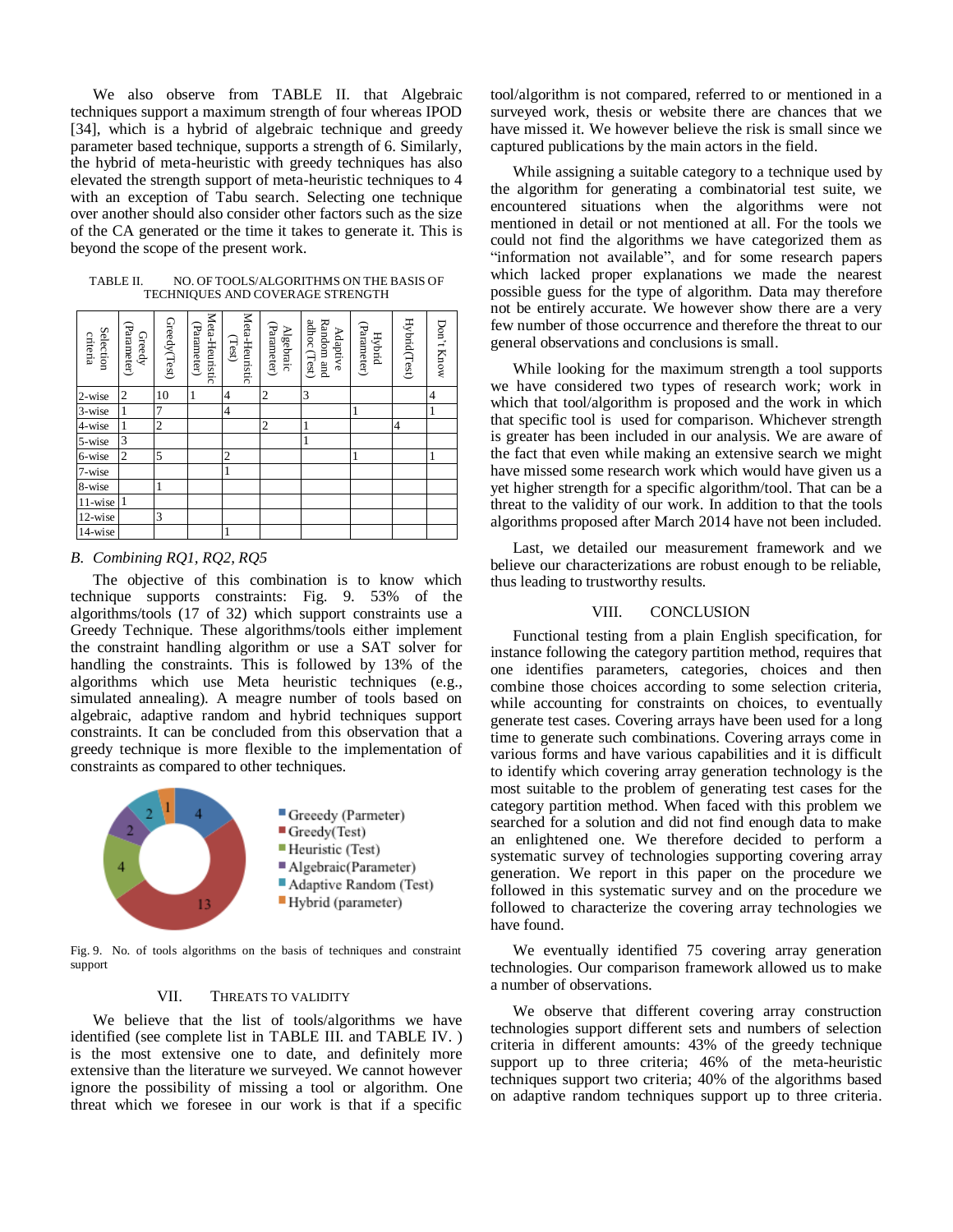We believe these differences are not intrinsic to the construction technologies: for instance, there is no reason to believe that meta-heuristic techniques (or hybrid ones) could not support the complete list of criteria we have listed previously in the paper, or higher strength values (at the expense perhaps of longer execution times); we conjecture greedy algorithms have been so far popular due to their simplicity. Some technologies support very high strength values (up to 14), and 70% of the tools do not support a strength greater than four. The cost-benefit of such values is, as far as we know, yet to be confirmed experimentally. We found that only 44% of the 75 tools support constraints, and that constraints are provided mostly either as forbidden tuples of formal specifications. Constraints are mostly handled by greedy construction techniques; however, again, there is no reason to believe other techniques could not equally handle constraints.

We observe that although metaheuristic, adaptive random/adhoc and algebraic techniques form a smaller part of the tool supporting covering array construction, they are equally focused on advance features for creating covering arrays as greedy based technologies. On the other hand tools/algorithms based on Greedy techniques are plenty in number which can be attributed to the fact that they are flexible to implement. They support large system configurations including constraints, selection criteria, mixed covering arrays and higher strengths, which is essentially a requirement for software testing.

Going back to our problem on identifying CA construction technology to support the category-partition testing method, whereby one needs that technology to handle constraints, variable numbers of choices per category (i.e., values of parameters), and selection criteria including at least pair-wise, we can conclude the following: a greedy algorithm is likely the best choice to date as this kind of technology supports selection criteria, various strength and constraints; in case there are few or simple constraints, a user may be able to spell out forbidden tuples and use a greedy algorithm that accepts such input (e.g., [63-65]); in case of complex or numerous constraints, manually constructing forbidden tuples may not be practical so a greedy algorithm that uses an adhoc algorithm for constraints (e.g., [48, 56]) or that incorporates a SAT solver (e.g., [33, 66, 67]) may be the ideal choice.

#### REFERENCES

- [1] Ammann P. and Offutt J., *Introduction to Software Testing*, Cambridge University Press, 2008.
- [2] Grochtmann M. and Grimm K., "Classification trees for Partition Testing," JSTVR, 3 (2), pp. 63-82, 1993.
- [3] Malaiya Y. K., "Antirandom Testing: Getting the most out of black box testing," Proc. ISSRE'95, pp. 86-95, 1995.
- [4] Chen T. Y., Tang S.-F., Poon P.-L. and Tse T., "Identification of Categories and Choices in Activity Diagrams.," Proc. QSIC, pp. 55-63, 2005.
- [5] Myers G. J., *The Art of Software Testing*, John Wiley & Sons, 1979.
- [6] Ostrand T. J. and Balcer M. J., "The category-partition method for specifying and generating fuctional tests," 31(6), pp. 676-686, 1988.
- [7] Kuhn D. R., Lei Y. and Kacker R. N., *Introduction to Combinatorial testing*, CRC Press, 2013.
- Grindal M., Offutt J. and Andler S. F., "Combination testing strategies: A survey," JSTVR, 15, pp. 167-199, 2005.
- [9] Yilmaz C., Fouché S., Cohen M. B., Porter A., Demiroz G. and Koc U., "Moving Forward with Combinatorial Interaction Testing," 47(2), pp. 37-45, 2014.
- [10] Alsewari A. R. A. and Zamli K. Z., "Design and implementation of a harmony-search-based variable-strength t-way testing strategy with constraints support," IST, 54 (6), pp. 553-568, 2012.
- [11] Cohen M. B., Dwyer M. B. and Shi J., "Interaction Testing of Highly-Configurable Systems in the Presence of Constraints," ISSTA, pp. 129- 139, 2007.
- [12] Kuhn D. R., James M. H., James F. L., Raghu N. K. and Yu L., "Combinatorial Methods for Event Sequence Testing," Proc. ICST pp. 601-609, 2012.
- [13] Martinez C., Moura L., Panario D. and Stevens B., "Locating errors using ELAs, Covering arrays and adaptive testing algorithms," JDS, 23 (4), pp. 1776-1799, 2009.
- [14] Yilmaz C., "Test Case-Aware Combinatorial Interaction Testing," TSE, 39 (5), pp. 684-706, 2013.
- [15] Demiroz G. and Yilmaz C., "Cost aware combinatorial interaction testing," Proc. VALID, pp. 9-16, 2012.
- [16] Sandro F., Myra B. C. and Adam P., "Incremental covering array failure characterization in large configuration spaces," Proc. ISSTA, pp. 177-188, 2009.
- [17] Turban R. C., Algorithms for covering arrays, Thesis, Arizona State University, 2006
- [18] Kuliamin V. V. and Petukhov A. A., "A survey of methods for constructing Covering Arrays," PCS, 37 (3), pp. 121-146, 2011.
- [19] Kuliamin V. and Petukhov A., "Covering array Generation Method Survey," Proc. ISoLA, 6416, pp. 382-396, 2010.
- [20] Nie C. and Leung H., "A survey of combinatorial testing," ACM, 43 (2), pp. 1-29, 2011.
- [21] Ahmed B. S. and Zamli K. Z., "A Review of Covering arrays and their applications to Software Testing," JCS, 7 (9), pp. 1375-1385, 2011.
- [22] Rahman A., Al-Sewari A. and Zamli K. Z., "An Orchestrated Survey on T-Way Test Case Generation Strategies Based on Optimization Algorithms," Proc. ROVISP, 291, pp. 255-263, 2014.
- [23] Anand S., Burke E. K., Chen T. Y., Clark J., Cohen M. B., Grieskamp W., Harman M., Harrold M. J. and Mcminn P., "An orchestrated survey of methodologies for Automated Software Test Case Generation," JSS, 86 (8), pp. 1978-2001, 2013.
- [24] Kitchenham B. and Charters S., "Guidelines for performing systematic literature reviews in software engineering. ," Keele University, 2007.
- [25] Arksey H. and O'Malley L., "Scoping Studies: Towards a methodological framework," IJSRM, 8 (2), pp. 19-32, 2005.
- [26] Cohen M. B., Designing Test Suites for Software Interaction Testing, Thesis, New Zealand, Computer Science, 2004
- [27] Al-Khiro M. I. Y., MIPOG: A Parallel T-Way Minimization strategy for combinatorial testing, Thesis, School of Electrical and Electronic Engineering, 2010
- [28] Yu L., Advanced Combinatorial testing algorithms and applications, Thesis, The University of Texas at Arlington, 2013
- [29] Kuhn D. R., Kacker R. N. and Lei Y., "Practical Combinatorial Testing," National Institute of Standards and Technology, NIST Special Publication 800-142, 2010.
- [30] Bryce R. C., Colbourn C. J. and Kuhn D. R., "Finding Interaction Faults using distance based strategies," Proc. ECBS, pp. 4-13, 2011.
- [31] Sciences A. C., "The AETG Web Service <http://aetgweb.argreenhouse.com/> (Last accessed May, 2014)
- [32] Cohen D. M., Dalal S. R., Fredman M. L. and Patton G. C., "The AETG System: An approach to testing based on combinatorial design," TSE, 23 (7), pp. 437-444, 1997.
- [33] Yu L., Lei Y., Kacker R. N. and Kuhn D. R., "ACTS: A Combinatorial Test Generation Tool," Proc. ICST, pp. 370-375, 2013.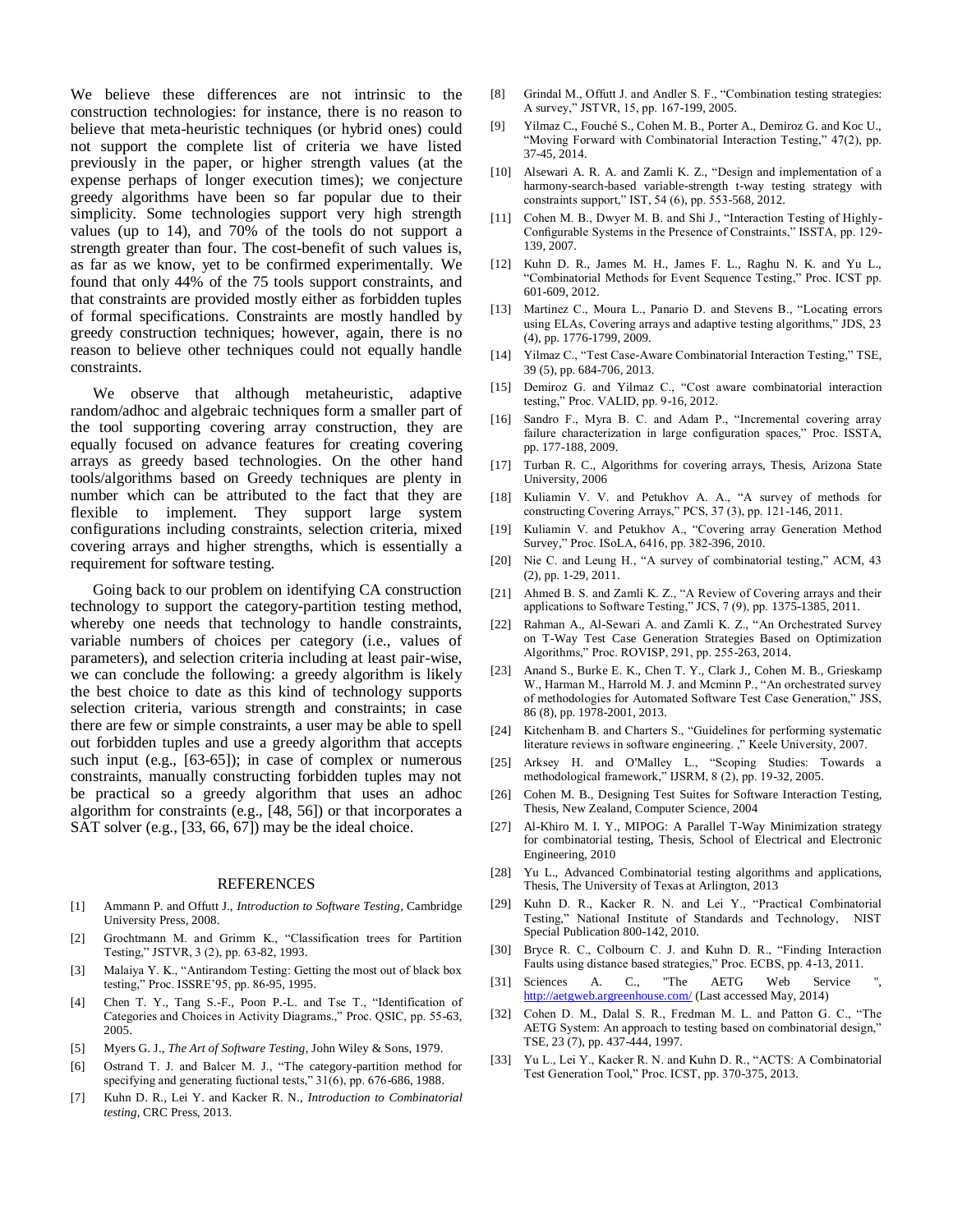- [34] Lei Y., Kacker R., Kuhn D. R., Okun V. and Lawrence J., "IPOG/IPOG-D: efficient test generation for multi-way combinatorial testing," JSTVR, 18 (3), pp. 125-148, 2008.
- [35] Forbes M., Lawrence J., Lei Y., Kacker R. N. and Kuhn D. R., "Refining the In-Parameter-Order Strategy for Constructing Covering Arrays," JRNIST, 113, pp. 287-297, 2008.
- [36] Yu L., Lei Y., Nourozborazjany M., Kacker R. N. and Kuhn D. R., "An Efficient Algorithm for Constraint Handling in Combinatorial Test Generation," Proc. ICST, pp. 242-251, 2013.
- [37] Tai K.-C. and Lei Y., "A test generation strategy for pairwise testing," TSE, 28 (1), pp. 109-111, 2002.
- [38] Ahmed B. S. and Zamli K. Z., "A variable strength interaction test suites generation strategy using Particle Swarm Optimization," JSS, 84 (12), pp. 2171-2185, 2011.
- [39] Bryce R. C. and Colbourn C. J., "One-test-at-a-time heuristic search for interaction test suites," Proc. GECCO pp. 1082-1089, 2007.
- [40] Lei Y. and Tai K. C., "In-parameter-order: A test generation strategy for pairwise testing," Proc. HASE, pp. 254-261, 1998.
- [41] Williams A. W., "Determination of Test Configurations for Pair-Wise Interaction Coverage," Proc. TestCom, 2000.
- [42] Williams A. W. and Probert R. L., "A measure for component interaction test coverage.," Proc. AICCSA 2001, 2001.
- [43] Cohen M. B., Gibbons P. B., W.B M. and Colburn C. J., "Constructing test cases for interaction testing," Proc. ICSE'03, pp. 38-48, 2003.
- [44] Schroeder P. J. and Korel B., "Black-Box Test Reduction Using Input-Output Analysis," Proc. ISSTA, pp. 173-177, 2000.
- [45] Grindal M., Lindström B., Offutt J. and Andler S. F., "An Evaluation of Combination Strategies for Test Case Selection," JESE, 11 (4), pp. 583-611, 2006.
- [46] Othman R. R. and Zamli K. Z., "T-Way Strategies and Its Applications for Combinatorial Testing " IJNCAA, 1 (2), pp. 459-473, 2011.
- [47] Labiche Y. and Sadeghi F. R., "Experimenting with Category Partition's 1-way and 2-way test selection criteria," Proc. ICST, pp. 301-310, 2013.
- [48] Segall I., Tzoref-Brill R. and Farchi E., "Using Binary Decision Diagrams for Combinatorial Test Design," Proc. ISSTA'11, pp. 254- 264, 2011.
- [49] Grindal M., Offutt J. and Mellin J., "Handling Constraints in the Input Space when Using Combination Strategies for Software Testing," School of Humanities and Informatics, University of Sk¨ovde, 2006.
- [50] Toczki J., Kocsis F., Gyimothy T., Danyi G. and Kokoi G., "SYS/3- A software Development tool," LNCS, 477, pp. 193-207, 1991.
- [51] Garvin B. J., Cohen M. B. and Dwyer M. B., "Evaluating improvements to a meta-heuristic search for constrained interaction testing," JESE, 16 (1), pp. 61-102, 2011.
- [52] Huang R., Xie X., Chen T. Y. and Lu Y., "Adaptive Random Test Case Generation for Combinatorial Testing," Proc. COMPSAC, pp. 52-61, 2012.
- [53] Khatun S., Rabbi K. F., Yaakub C. Y. and Klaib M. F. J., "A Random Search Based Effective Algorithm for Pairwise Test Data Generation," Proc. INECCE, pp. 293-297, 2011.
- [54] Bach J., "Allpairs Test Case Generation Tool," 1.2.1, <http://www.satisfice.com/tools.shtml> (Last accessed Feb, 2014)
- [55] Cohen M. B., Colbourn C. J. and Ling A. C. H., "Augmenting Simulated Annealing to Build Interaction Test Suites," Proc. ISSRE, pp. 394, 2003.
- [56] Czerwonka J., "Pairwise testing in real world," Proc. PNSQC, pp. 419- 430, 2006.
- [57] Project M., "Tcases- A model driven test case generator," 1.1.0, https://code.google.com/p/tcases/ (Last accessed March, 2014)
- [58] Atyoursideconsullting, "ATD," [http://www.atyoursideconsulting.com/products/atd/atd\\_funcfeatures\\_tc](http://www.atyoursideconsulting.com/products/atd/atd_funcfeatures_tcg.html) [g.html](http://www.atyoursideconsulting.com/products/atd/atd_funcfeatures_tcg.html) (Last accessed Feb,2014)
- [59] Ltd I. S. a. S. C., "PictMaster," 5.7.3, <http://en.sourceforge.jp/projects/pictmaster/> (Last accessed)
- [60] Zamli K. Z., Klaib M. F. J., Younis M. I., Isa N. A. M. and Abdullah R., "Design and implementation of a t-way test data generation strategy with automated execution tool support," JIS, 181 (9), pp. 1741-1758, 2011.
- [61] Othman R. R., Zamli K. Z. and Nugroho L. E., "General variable strength t-way strategy supporting flexible interactions," MIJST, 6 (3), pp. 415-429, 2012.
- [62] Othman R. R. and Zamli K. Z., "ITTDG: Integrated T-way test data generation strategy for interaction testing " SRE, 6 (17), pp. 3638-3648, 2011.
- [63] Jenkins B., "Jenny," <http://www.burtleburtle.net/bob/math/jenny.html> (Last accessed April, 2014)
- [64] Calvagna A. and Gargantini A., "T-wise combinatorial interaction test suites construction based on coverage inheritance," JSTVR, 22 (7), pp. 507-526, 2012.
- [65] Li L., Cui Y. and Yang Y., "Combinatorial Test Cases with Constraints in Software Systems " Proc. CSCWD, pp. 195-199, 2012.
- [66] Calvagna A. and Gargantini A., "A Logic-based approach to combinatorial testing with constraints," LNCS, 4966, pp. 66-83, 2008.
- [67] Zhao Y., Zhang Z., Yan J. and Zhang J., "Cascade: A Test Generation Tool for Combinatorial Testing," Proc. ICST, pp. 267-270, 2013.
- [68] Tung Y.-W. and Aldiwan W. S., "Automating Test Case Generation for the New Generation Mission Software System," Proc. AeroConf, 1, pp. 431-437, 2000.
- [69] Cohen M. B., Dwyer M. B. and Shi J., "Construction Interaction Test Suites for Highly Configurable Systems in the Presence of Constraints: A greedy Approach," TSE, 34 (5), pp. 633-650, 2008.
- [70] Ltd I. S. a. S. C., "PICTMaster," 5.7.3, <http://en.sourceforge.jp/projects/pictmaster/> (Last accessed March, 2014)
- [71] Hartman A., "IBM Intelligent test case handler," 1.0, <http://www.alphaworks.ibm.com/tech/whitch> (Last accessed Dec 2013)
- [72] Schroeder P. J., Arshem J., Kim A. E. and Bolaki P., "Combining Behavior and Data Modeling in Automated Test Case Generation," Proc. QSIC, pp. 247-254, 2003.
- [73] Arshem, "TVG," <http://sourceforge.net/projects/tvg> (Last accessed April 2014)
- [74] Schroeder P. J., Faherty P. and Korel B., "Generating Expected Results for Automated Black-Box Testing," Proc. ASE, pp. 139-148, 2002.
- [75] Wang Z., Xu B. and Nie C., "Greedy Heuristic Algorithms to Generate Variable Strength Combinatorial Test Suite " Proc. QSIC, pp. 155-160, 2008.
- [76] Wang Z., Nie C. and Xu B., "Generating Combinatorial Test Suite for Interaction Relationship " Proc. SOQUA, pp. 55-61, 2007.
- [77] Sherwood G. B., "Effective Testing of Factor Combinations," Proc. STAR, 1994.
- [78] Colbourn C., Cohen M. and Turban R. C., "A Deterministic Density Algorithm for Pairwise Interaction Coverage," Proc. ICSE, pp. 245- 252, 2004.
- [79] Bryce R. C. and Colbourn C. J., "A Density-Based Greedy Algorithm for Higher Strength Covering Arrays," JSTVR, 19 (1), pp. 37-53, 2009.
- [80] Wang Z. and He H., "Generating Variable Strength Covering Array for Combinatorial Software Testing with Greedy Strategy " JS, 8 (12), pp. 3173-3181, 2013.
- [81] Ong H. Y. and Zamli K. Z., "Development of interaction test suite generation strategy with input-output mapping supports " SRE, 6 (16), pp. 3418-3430, 2011.
- [82] Kuhn D. R., Kacker R. N. and Lei Y., "Practical combinatorial testing," 2010.
- [83] McCaffrey J., "Pairwise Testing with QICT," 24(9), pp., 2009.
- [84] Zhao Y., Zhang Z., Yan J. and Zhang J., "Cascade: A Test Generation Tool for Combinatorial testing," Proc. Cascade: A Test Generation Tool for Combinatorial testing, pp. 267-270, 2013.
- [85] Raaphorst S., Variable strength Covering arrays, Thesis, University of Ottawa, 2013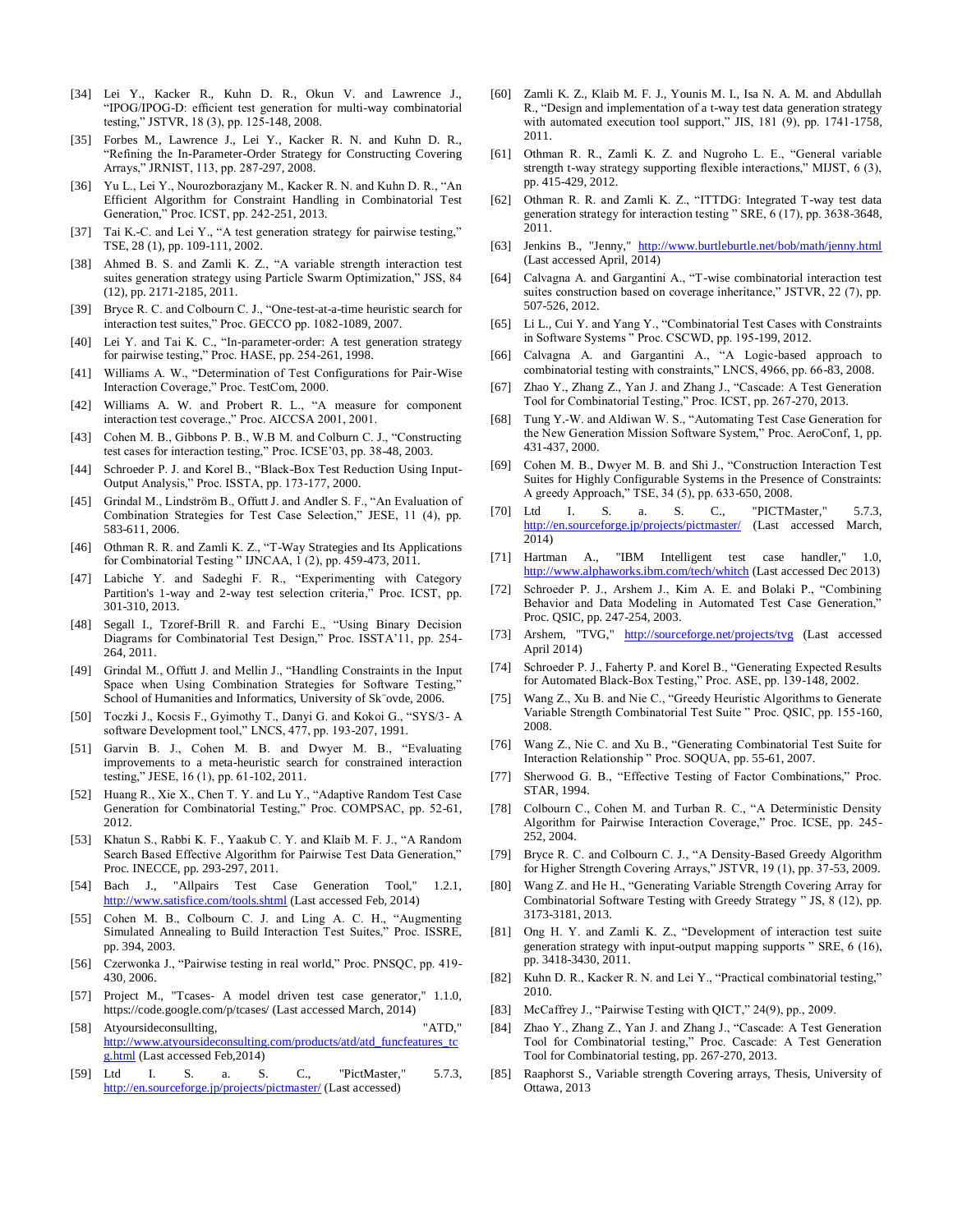- [86] Klaib M. F. J., Zamli K. Z., Isa N. A. M., Younis M. I. and Abdullah R., "G2Way - A Backtracking Strategy for Pairwise Test Data Generation " Proc. APSEC, pp. 463-470, 2008.
- [87] Rabbi K. F., Beg A. H. and Herawan T., "MT2Way: A Novel Strategy for Pair-Wise Test Data Generation," ISICA 2012, CCIS, pp. 180-191, 2012.
- [88] Rabbi K. F., Khatun S., Yaakub C. Y. and Klaib M. F. J., "EPS2Way: An Efficient Pairwise Test Data Generation Strategy " IJNCAA, 1 (4), pp. 1099-1109, 2011.
- [89] Chen X., Gu Q., Qi J. and Chen D., "Applying Particle Swarm Optimization to Pairwise Testing," Proc. COMPSAC, pp. 107-116, 2010.
- [90] Yuan J., Jiang C. and Jiang Z., "Improved Extremal Optimization for Constrained Pairwise Testing," Proc. ICRCCS, pp. 108-111, 2009.
- [91] Garvin B. J., Cohen M. B. and Dwyer M. B., "An Improved Metaheuristic Search for Constrained Interaction Testing," Proc. SSBSE, pp. 13-22, 2009.
- [92] McCaffrey J. D., "Generation of Pairwise Test Sets Using a Genetic Algorithm," Proc. COMPSAC, pp. 626-631, 2009.
- [93] Shiba T., Tsuchiya T. and Kikuno T., "Using Artificial Life Techniques to Generate Test Cases for Combinatorial Testing," Proc. COMPSAC'04, pp. 72-77, 2004.
- [94] Stardom J., Metaheuristics and the Search for Covering and Packing Arrays., PhD Thesis Thesis, Simon Fraser University, 2001
- [95] Flores P. and Cheon Y., "PWiseGen: Generating Test Cases for Pairwise Testing Using Genetic Algorithms " Proc. CSAE, pp. 747- 752, 2011.
- [96] Chen X., Gu Q., Li A. and Chen D., "Variable Strength Interaction Testing with an Ant Colony System Approach," Proc. APSEC, pp. 160- 167, 2009.
- [97] LI J., Xing D. and Zhao Y., "Combinatorial Test Suite Generation of Variable Strength Based on Harmony Search " JNIS, 4 (2), pp. 177- 188, 2013.
- [98] Gonzalez-Hernandez L., Rangel-Valdez N. and Torres-Jimenez J., "Construction of Mixed Covering Arrays of Variable Strength Using a Tabu Search Approach," Proc. COCOA, 6508, pp. 51-64, 2010.
- [99] Younis M. I., Zamli K. Z. and Isa N. A. M., "IRPS An Efficient Test Data Generation Strategy for Pairwise Testing," Proc. KES, pp. 493- 500, 2008.
- [100] Younis M. I. and Zamli K. Z., "MIPOG An Efficient t-Way Minimization Strategy for Combinatorial Testing " IJCTE, 3 (3), pp. 388-397, 2011.
- [101] VpTag, "Visual Pairwise Test Array Generator," <http://vptag.sourceforge.net/> (Last accessed May, 2014)
- [102] Williams A. W., Software Component Interaction Testing: Covergae Measurement and Generation of Configurations, Thesis, University of Ottawa, School of Information Technology and Engineering, 2002
- [103] Yan J. and Zhang J., "Backtracking algorithms and search heuristics to generate test suites for combinatorial testing," Proc. COMPSAC, pp. 385-394, 2006.
- [104] Yan J. and Zhang J., "A backtracking search tool for constructing combinatorial test suites," JSS, 81 (10), pp. 1681-1693, 2008.
- [105] Bracho-Rios J., Torres-Jimenez J. and Rodriguez-Tello E., "A New Backtracking Algorithm for Constructing Binary Covering Arrays of Variable Strength," Proc. MICAI, pp. 397-407, 2009.
- [106] Hartman A. and Raskin L. P., "Problems and algorithms for covering arrays," JDM, 284 (1-3), pp. 149-156, 2004.
- [107] Sherwood G., "TestCover,"<http://testcover.com/pub/constex.php> (Last accessed Feb, 2014)
- [108] Kobayashi N., suchiya T. and Kikuno T., "A new method for constructing pair-wise covering designs for software testing," IPL, 81 (2), pp. 85-91, 2002.
- [109] Hunter J. Hexawise tool. Available: https://hexawise.com/ (Last accessed)
- [110] SigmaZone, "Pro-Test,"<http://www.sigmazone.com/protest.htm> (Last accessed Feb, 2014)
- [111] Lewis W. E., "SmartTest," <http://www.smartwaretechnologies.com/> (Last accessed Feb, 2014)
- [112] INC. B., "BenderRBT," 8.0, <http://www.benderrbt.com/bendersoftware.htm> (Last accessed Feb 2014)
- [113] Project C., "Tcases," https://code.google.com/p/tcases/ (Last accessed 19th May 2014)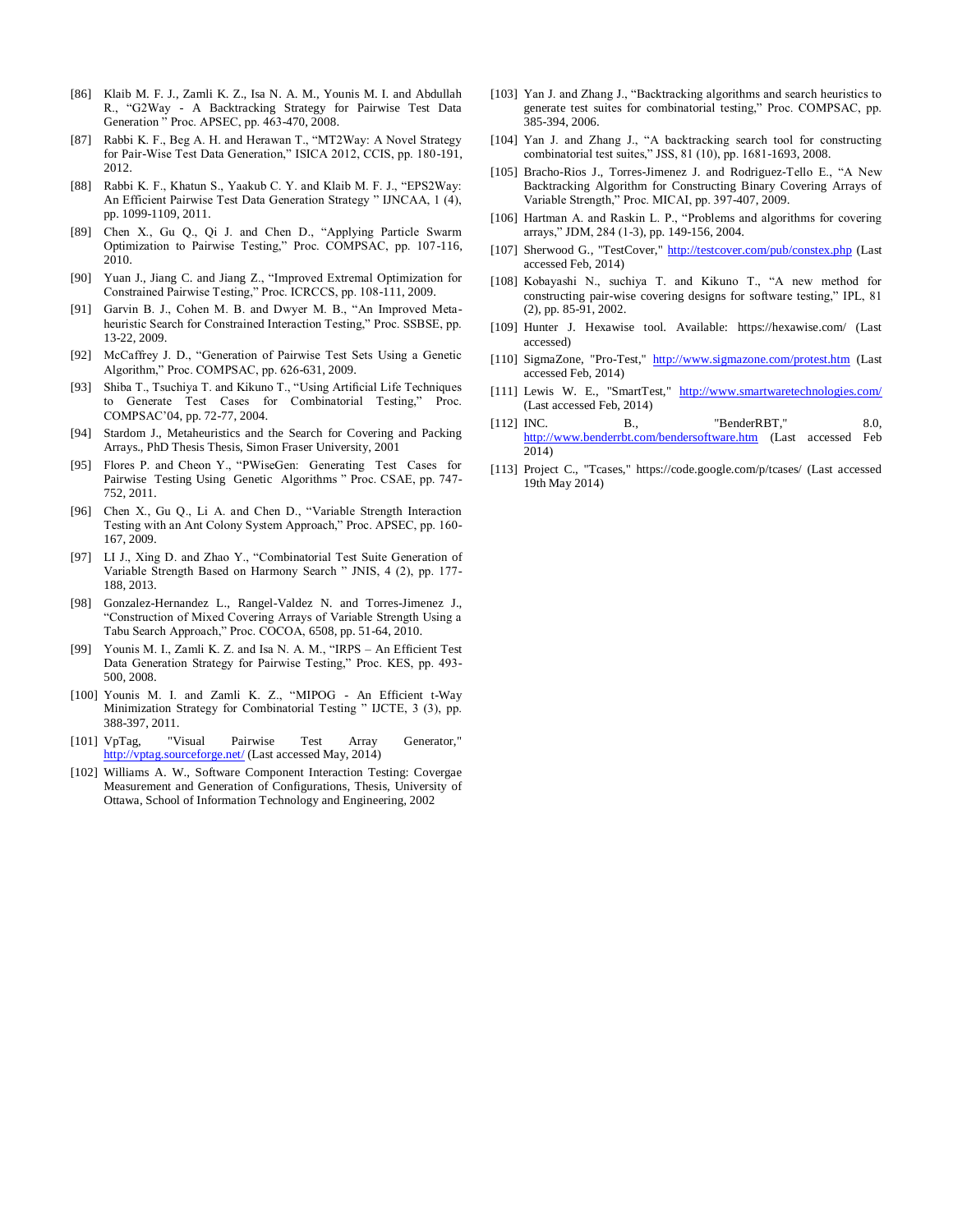## IX. APPENDIX

|                 | <b>Generati Greedy Techniques</b> | Meta                            | heuristic Adaptive       | <b>Hybrid Techniques</b> | Algebraic         |
|-----------------|-----------------------------------|---------------------------------|--------------------------|--------------------------|-------------------|
| on              |                                   | <b>Techniques</b>               | Random<br>and            |                          | <b>Techniques</b> |
| <b>Strategy</b> |                                   |                                 | <b>Adhoc</b>             |                          |                   |
|                 |                                   |                                 | <b>Techniques</b>        |                          |                   |
| Test            | AETG Web Service [26, Particle    |                                 | Swarm IRPS [99]          | Greedy Algorithm with    |                   |
| <b>Based</b>    | 31, 32]                           | <b>Based</b><br>Algorithm       |                          | Hill Climbing [39]       |                   |
| Generatio       | Test Case Generator [68]          | (OTAT)[89]                      | R2Way [53]               | Greedy Algorithm with    |                   |
| $\mathbf n$     |                                   | Extremal                        | <b>ART-CT</b> [52]       | Simulated<br>annealing   |                   |
|                 | mAETG_SAT [11, 69]                | optimization based              |                          | $[39]$                   |                   |
|                 |                                   | algorithm [90]                  | Distance<br><b>Based</b> |                          |                   |
|                 | ATGT[66]                          |                                 | Technique [30]           | Greedy Algorithm with    |                   |
|                 |                                   | CASA [11, 51, 91]               |                          | Great Flood [39]         |                   |
|                 | <b>PICT</b> [56]                  |                                 | AllPairs [54]            |                          |                   |
|                 |                                   | Genetic                         |                          | Greedy Algorithm with    |                   |
|                 | PictMaster[70]                    | Algorithms-GAPTS                |                          | Tabu Search [39]         |                   |
|                 | Exhaustive<br>search-             | $[92]$                          |                          |                          |                   |
|                 | Intelligent<br>Test               | case Genetic Algorithm          |                          |                          |                   |
|                 | handler (WHITCH)[71]              | <b>Based</b>                    |                          |                          |                   |
|                 |                                   | [93, 94]                        |                          |                          |                   |
|                 | <b>Jenny</b> [63]                 |                                 |                          |                          |                   |
|                 |                                   | GA<br>based                     |                          |                          |                   |
|                 | Vector<br>Test                    | Generator PWiseGen[95]          |                          |                          |                   |
|                 | $(TVG)$ [72, 73]                  |                                 |                          |                          |                   |
|                 | GVS [61]                          | Colony<br>Ant<br>algorithms[93] |                          |                          |                   |
|                 |                                   |                                 |                          |                          |                   |
|                 | Union [44]                        | Colony<br>Ant                   |                          |                          |                   |
|                 |                                   | System(ACS) [96]                |                          |                          |                   |
|                 | Greedy [74]                       |                                 |                          |                          |                   |
|                 |                                   | Harmony<br>search               |                          |                          |                   |
|                 | Density [75]                      | strategy [10]                   |                          |                          |                   |
|                 | ReqOrder in [76]                  | Particle Swarm Test             |                          |                          |                   |
|                 |                                   | Generator<br>VS-                |                          |                          |                   |
|                 | <b>CATS</b> [77]                  | <b>PSTG</b> [38]                |                          |                          |                   |
|                 |                                   |                                 |                          |                          |                   |
|                 | Deterministic                     | density HSTCG [97]              |                          |                          |                   |
|                 | algorithm [78]                    |                                 |                          |                          |                   |
|                 |                                   | Tabu Search [98]                |                          |                          |                   |
|                 | Density Based Greedy [79]         |                                 |                          |                          |                   |
|                 | DA-RO[80]                         |                                 |                          |                          |                   |
|                 |                                   |                                 |                          |                          |                   |
|                 | DA-FO [80]                        |                                 |                          |                          |                   |
|                 |                                   |                                 |                          |                          |                   |
|                 | ITTDG [62]                        |                                 |                          |                          |                   |
|                 |                                   |                                 |                          |                          |                   |
|                 | <b>AURA</b> [81]                  |                                 |                          |                          |                   |
|                 |                                   |                                 |                          |                          |                   |

<span id="page-12-1"></span><span id="page-12-0"></span>TABLE III. LIST OF TOOLS/ALGORITHMS FOR GENERATING TEST SUITES USING COMBINATORIAL TESTING CATEGORIZED ON THE BASIS OF TECHNIQUES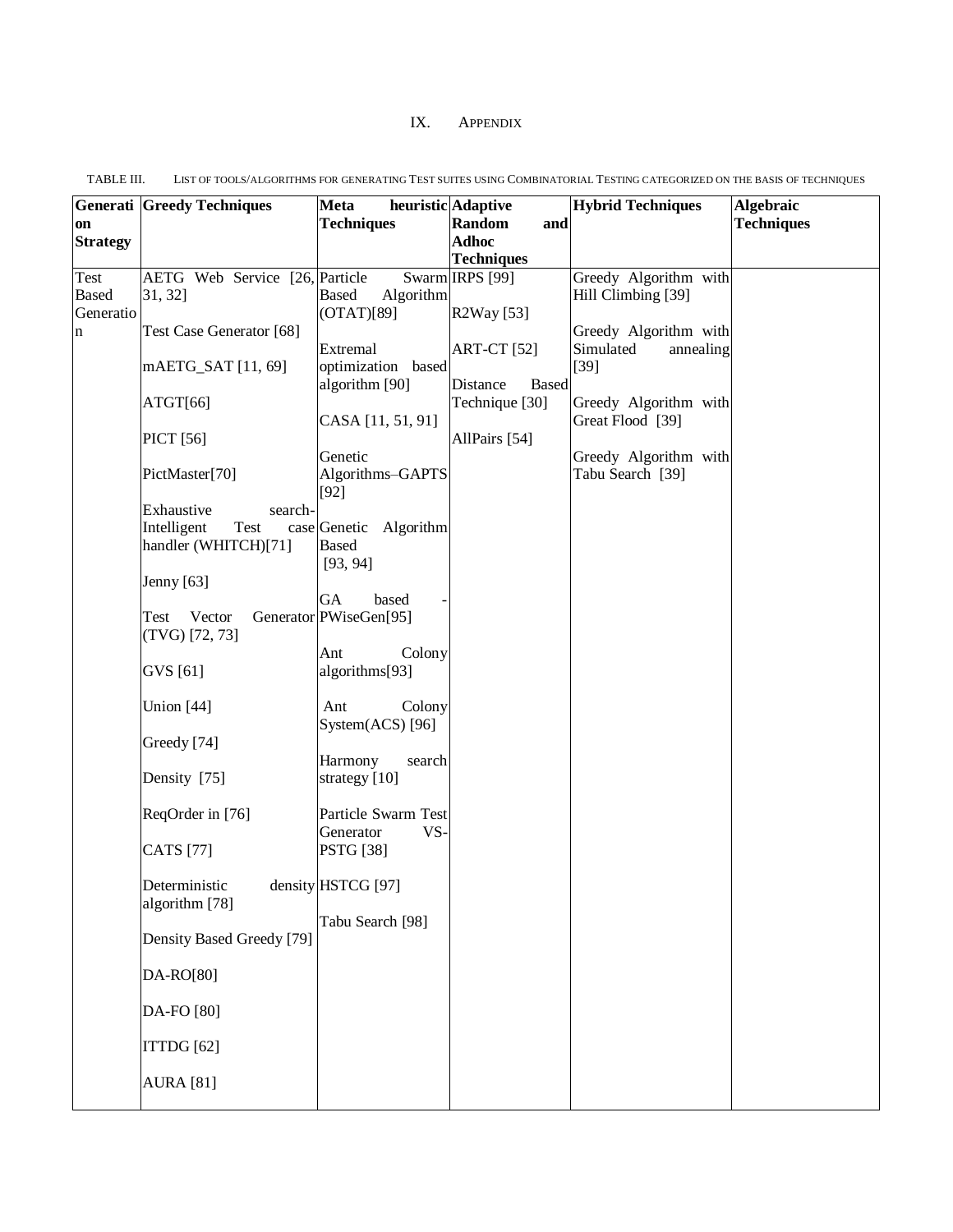| Parameter PairTest [37].<br>based<br>generatio ParaOrder [75]<br>$\mathbf n$<br>Branch and Bound [105] | Generator <sup>[82]</sup><br>QICT [83]<br>Cascade <sup>[84]</sup><br>IBM Focus [48]<br>VarDens [85]<br>G2way [86]<br>GTWay [60]<br>MT2Way <sup>[87]</sup><br>EPS2way <sup>[88]</sup><br><b>ACTS</b> [33]<br>tTuples [64]<br><b>CTWC</b> [65]<br><b>MIPOG</b> [100]<br>VpTag[101]<br>TConfig (IPO based) [102]<br>EXACT [103, 104] | Particle<br>Swarm<br><b>Based</b><br>Algorithm(OPAT)<br>[89] |  | <b>IPOD</b><br>(IPOG<br>Algebraic<br>Technique)[34]<br>Augmented<br>Annealing-<br>combines<br>Annealing and Algebraic<br>Technique <sup>[26, 55]</sup> | and Tconfig [41]<br>Combinatorial<br>Test<br>Services (CTS) [106]<br>Simulated Test Cover [107]<br>Algebraic<br>method<br>$[108]$ |
|--------------------------------------------------------------------------------------------------------|-----------------------------------------------------------------------------------------------------------------------------------------------------------------------------------------------------------------------------------------------------------------------------------------------------------------------------------|--------------------------------------------------------------|--|--------------------------------------------------------------------------------------------------------------------------------------------------------|-----------------------------------------------------------------------------------------------------------------------------------|
|--------------------------------------------------------------------------------------------------------|-----------------------------------------------------------------------------------------------------------------------------------------------------------------------------------------------------------------------------------------------------------------------------------------------------------------------------------|--------------------------------------------------------------|--|--------------------------------------------------------------------------------------------------------------------------------------------------------|-----------------------------------------------------------------------------------------------------------------------------------|

TABLE IV. TOOLS/ALGORITHM FOUND WITH NO DETAILED TECHNICAL INFORMATION

<span id="page-13-0"></span>

| S.no | <b>Name of Tool Algorithm</b>              |                 |
|------|--------------------------------------------|-----------------|
|      | T-Gen -SYS/3 - a Software Development Tool | [50]            |
|      | Hexawise                                   | [109]           |
|      | ProTest                                    | $[110]$         |
|      | SmartTest                                  | SmartTest [111] |
|      | <b>ATD</b>                                 | [58]            |
|      | <b>BenderRBT</b>                           | BenderRBT [112] |
|      | Tcases                                     | [113]           |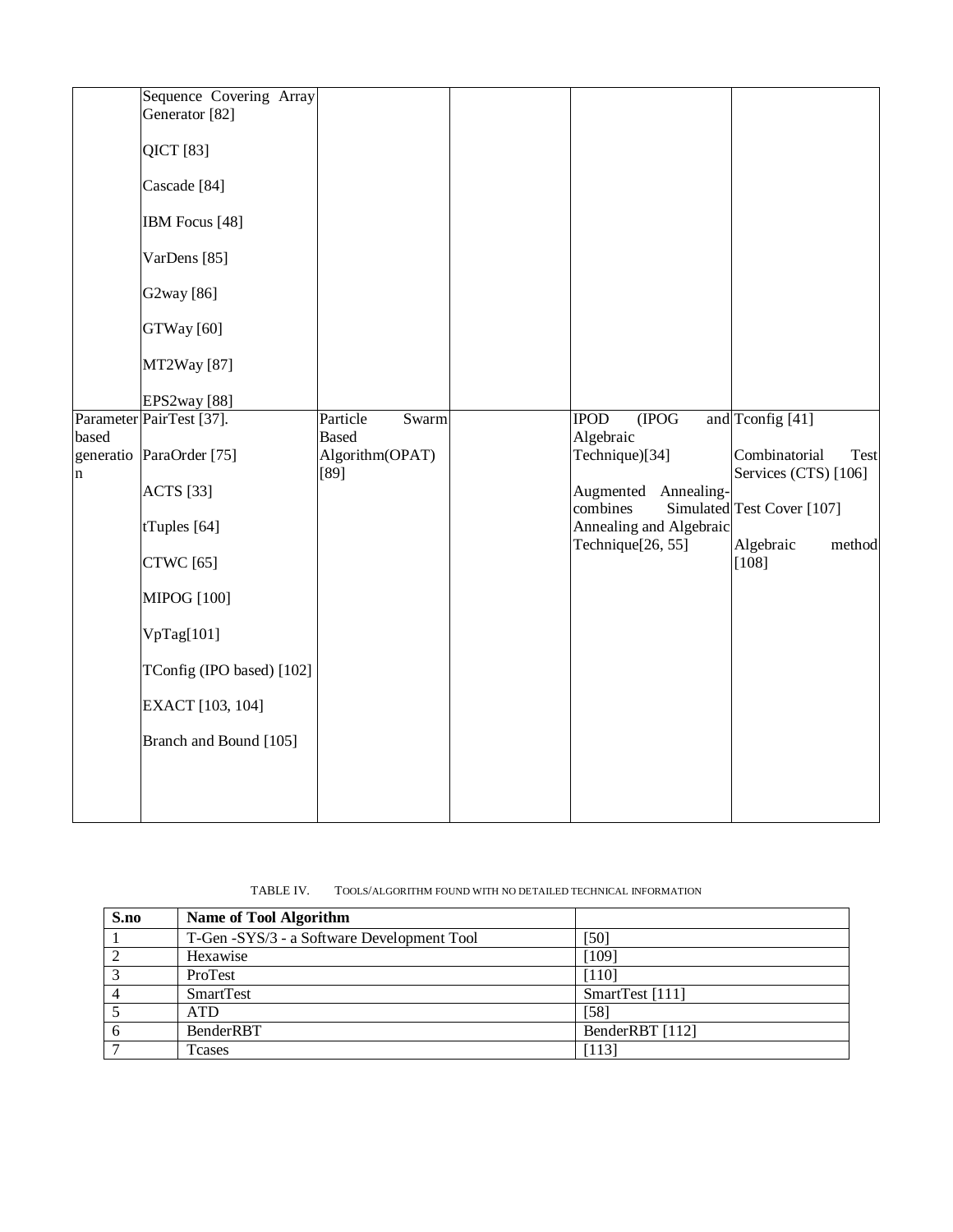<span id="page-14-0"></span>

| S.             | Algorithm/tool                                |       | <b>Each Base Choice Variable</b> |                 | Uniform Input   |              | Distanc Rand All |           |           |
|----------------|-----------------------------------------------|-------|----------------------------------|-----------------|-----------------|--------------|------------------|-----------|-----------|
| N <sub>0</sub> |                                               | Choic |                                  | <b>Strength</b> | strength output |              | e based om       |           | Combinati |
|                |                                               | e     |                                  |                 |                 | <b>based</b> |                  | Input ons |           |
| $\mathbf{1}$   | AETG Web Service [26, 31, 32]                 |       |                                  |                 | Yes             |              |                  |           |           |
| $\overline{2}$ | PairTest [37].                                |       |                                  |                 | Yes             |              |                  |           |           |
| $\overline{3}$ | mAETG_SAT [11, 69]                            |       |                                  |                 | Yes             |              |                  |           |           |
| $\overline{4}$ | ATGT[66]                                      |       |                                  |                 | Yes             |              |                  |           |           |
| 5              | <b>ACTS</b> [33]                              |       | Yes                              | Yes             | Yes             |              |                  |           |           |
| $\overline{6}$ | tTuples [64]                                  |       |                                  |                 | Yes             |              |                  |           |           |
| 7              | Particle Swarm Based Algorithm (OTAT)<br>[89] |       |                                  |                 | Yes             |              |                  |           |           |
| $\overline{8}$ | Extremal optimization based algorithm<br>[90] |       |                                  |                 | Yes             |              |                  |           |           |
| $\overline{9}$ | CASA [11, 51, 91]                             |       |                                  | Yes             | Yes             |              |                  |           |           |
| 10             | Particle Swarm Based Algorithm                |       |                                  |                 | Yes             |              |                  |           |           |
|                | (OPAT) [89]                                   |       |                                  |                 |                 |              |                  |           |           |
| 11             | <b>CTWC</b> [65]                              |       |                                  |                 | Yes             |              |                  |           |           |
| 12             | <b>PICT</b> [56]                              |       | Yes (weights Yes                 |                 | Yes             |              |                  |           |           |
|                |                                               |       |                                  |                 |                 |              |                  |           |           |
| 13             | MT2Way [87]                                   |       |                                  |                 | Yes             |              |                  |           |           |
| 14             | EPS2way <sup>[88]</sup>                       |       |                                  |                 | Yes             |              |                  |           |           |
| 15             | <b>IRPS [99]</b>                              |       |                                  |                 | Yes             |              |                  |           |           |
| 16             | G2way [86]                                    |       |                                  |                 | Yes             |              |                  |           |           |
| 17             | GTWay[60]                                     |       |                                  |                 | Yes             |              |                  |           |           |
| 18             | <b>Intelligent Test case handler</b>          |       |                                  | Yes             | Yes             |              |                  |           |           |
|                | (WHITCH)[71]                                  |       |                                  |                 |                 |              |                  |           |           |
| 19             | Jenny [63]                                    |       |                                  |                 | yes             |              |                  |           |           |
| 20             | Test Vector Generator (TVG) [72] [73]         |       |                                  | Yes             | Yes             | Yes          |                  |           |           |
| 21             | Tconfig [41]                                  |       |                                  |                 | Yes             |              |                  |           |           |
| 22             | TConfig (IPO based) [102]                     |       |                                  |                 | Yes             |              |                  |           |           |
| 23             | GVS [61]                                      |       |                                  | Yes             | Yes             | Yes          |                  |           |           |
| 24             | Union [44]                                    |       |                                  |                 |                 | Yes          |                  |           |           |
| 25             | Greedy [74]                                   |       |                                  | Yes             | Yes             | Yes          |                  |           |           |
| 26             | ReqOrder in [76]                              |       |                                  |                 |                 | Yes          |                  |           |           |
| 27             | Density [75]                                  |       |                                  | Yes             | Yes             | Yes          |                  |           |           |
| 28             | ParaOrder [75]                                |       |                                  | Yes             | Yes             | Yes          |                  |           |           |
| 29             | Genetic Algorithms [93, 94]                   |       |                                  |                 | Yes             |              |                  |           |           |
| 30             | Ant Colony algorithms[93]                     |       |                                  |                 | Yes             |              |                  |           |           |
| 31             | Genetic Algorithm - GAPTS [92]                |       |                                  |                 | Yes             |              |                  |           |           |
| 32             | Ant Colony System(ACS) [96]                   |       |                                  | Yes             | Yes             |              |                  |           |           |
| 33             | Greedy Algorithm with Hill Climbing           |       |                                  |                 | Yes             |              |                  |           |           |
|                | $[39]$                                        |       |                                  |                 |                 |              |                  |           |           |
| 34             | Greedy Algorithm with Simulated               |       |                                  |                 | Yes             |              |                  |           |           |
|                | annealing [39]                                |       |                                  |                 |                 |              |                  |           |           |
| 35             | Greedy Algorithm with Great Flood [39]        |       |                                  |                 | Yes             |              |                  |           |           |
| 36             | Greedy Algorithm with Tabu Search             |       |                                  |                 | Yes             |              |                  |           |           |
|                | $[39]$                                        |       |                                  |                 |                 |              |                  |           |           |
| 37             | Combinatorial Test Services (CTS) [106]       |       |                                  |                 | Yes             |              |                  |           |           |
| 38             | <b>Augmented Annealing-combines</b>           |       |                                  |                 | yes             |              |                  |           |           |
|                | Simulated Annealing and Algebraic             |       |                                  |                 |                 |              |                  |           |           |
|                | Technique[55]                                 |       |                                  |                 |                 |              |                  |           |           |
| 39             | <b>IPOD</b> (IPOG and Algebraic               |       |                                  |                 | Yes             |              |                  |           |           |
|                | Technique)[34].                               |       |                                  |                 |                 |              |                  |           |           |
| 40             | <b>CATS</b> [77]                              |       |                                  |                 | Yes             |              |                  |           |           |

TABLE V. SELECTION CRITERIA SUPPORTED BY THE TOOL/ALGORITHM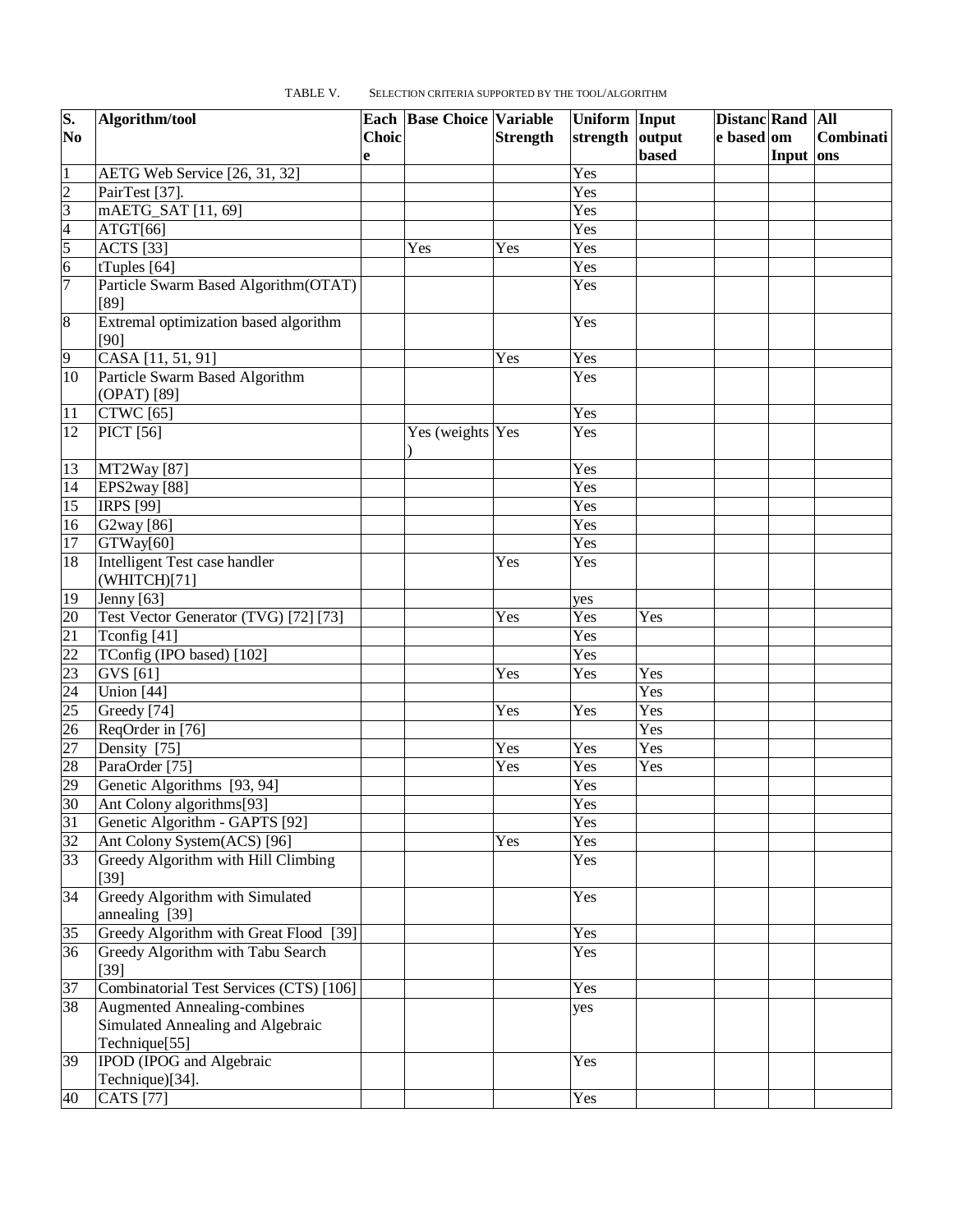\* Information Not Available

<span id="page-15-0"></span>

| lo             | S.N Algorithm/tool                         | <b>Maximum</b><br><b>Strength</b><br>support $(t)$ | Number of parameters and values                          |
|----------------|--------------------------------------------|----------------------------------------------------|----------------------------------------------------------|
|                | <b>AETG Web Service</b> [26, 31, 32]       |                                                    | $MCA(N, t, 41, 339, 235)$                                |
| $\overline{c}$ | PairTest [37]                              |                                                    | $MCA(N, t, 4^1, 3^{39}, 2^{35})$                         |
| 3              | mAETG_SAT [11, 69]                         |                                                    | $CCA(N, t, 2^{158}, 3^8, 4^4, 5^1, 6^1, F)$              |
| 4              | ATGT[66]                                   |                                                    | $MCA(N, t, 41, 339, 235)$                                |
| 5              | <b>ACTS</b> [33]                           |                                                    | $MCA(N, t, 10^2, 4^1, 3^2, 2^7)$                         |
| $\overline{6}$ | tTuples $[64]$                             |                                                    | $MCA(N, t, 4^5, 2^{13})$                                 |
| 7              | Particle Swarm Based Algorithm (OTAT) [89] |                                                    | MCA(N, t, $4^1$ , $3^{39}$ , $2^{35}$                    |
| 8              | Extremal optimization based algorithm [90] |                                                    | CCA(N, t, $2^{158}$ , $3^8$ , $4^4$ , $5^1$ , $6^1$ , t) |

TABLE VI. MAXIMUM COVERAGE STRENGTH SUPPORT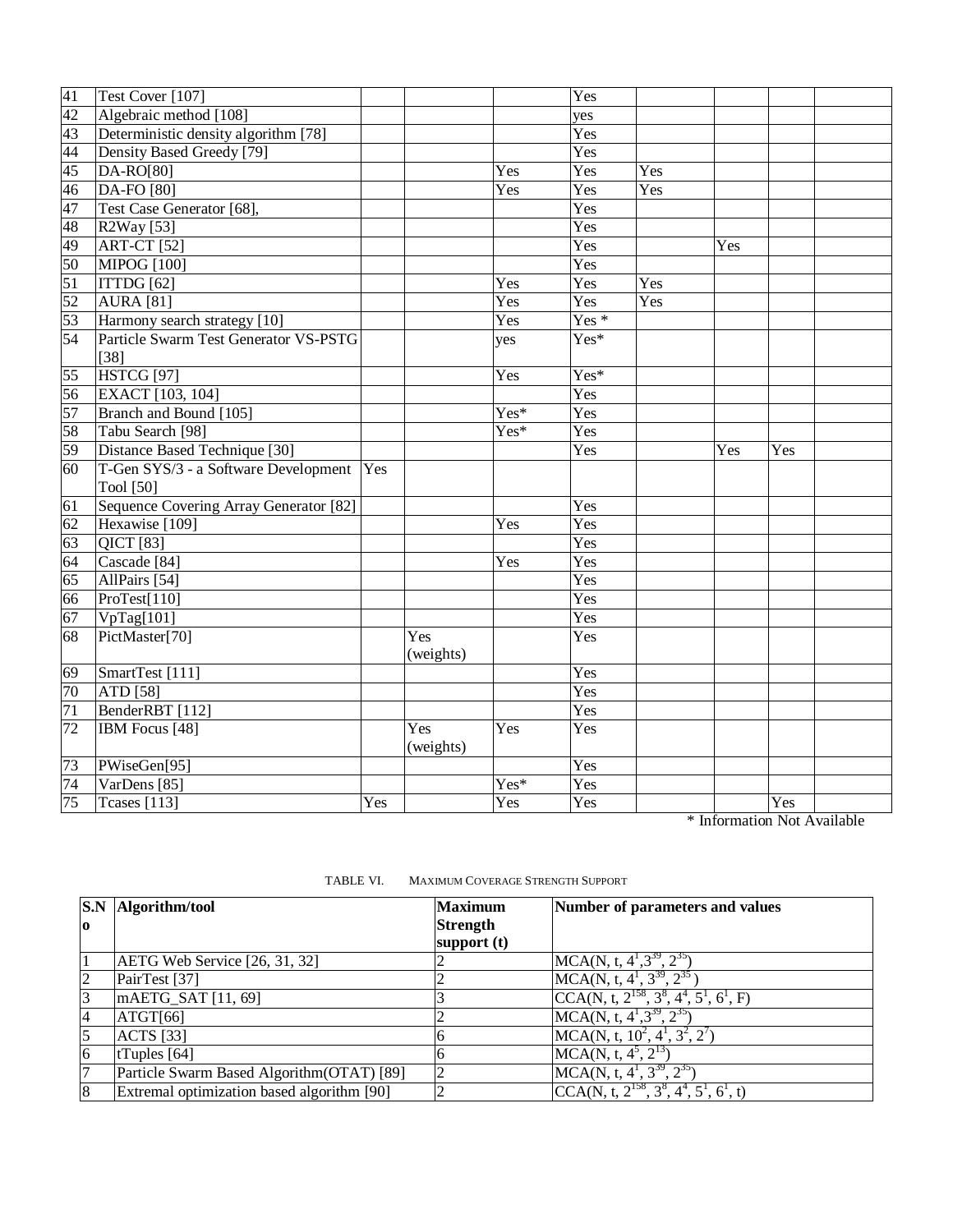| $\overline{9}$ | CASA [11, 51, 91]                              | 3                        | $CCA(N, t, 31, 24, F)$                                                                                                             |
|----------------|------------------------------------------------|--------------------------|------------------------------------------------------------------------------------------------------------------------------------|
| 10             | Particle Swarm Based Algorithm (OPAT) [89]     | $\overline{2}$           | MCA(N, t, $4^1$ , $3^{39}$ , $2^{35}$ )                                                                                            |
| $11\,$         | <b>CTWC</b> [65]                               | $5*$                     | <b>Information Not Available</b>                                                                                                   |
| 12             | <b>PICT</b> [56]                               | 6                        | $VSCA(N,3,3^{15}\{CA(6,3^{9})\})$                                                                                                  |
| 13             | MT2Way <sup>[87]</sup>                         | $\overline{2}$           | $CA(N, t, 3^4)$                                                                                                                    |
|                |                                                |                          |                                                                                                                                    |
| 14             | EPS2way <sup>[88]</sup>                        | $\overline{2}$           | $CA(N, t, 3^4)$                                                                                                                    |
| 15             | <b>IRPS</b> [99]                               | $\overline{c}$           | $MCA(N, t, 5^1, 3^8, 2^2)$                                                                                                         |
| 16             | G2way [86]                                     | $\overline{c}$           | $MCA(N, t, 5^1, 3^8, 2^2)$                                                                                                         |
| 17             | GTWay(OTAT iterative) [60]                     | $\leq 12$                | MCA(N, t, $10^2$ , $4^1$ , $3^2$ , $2^7$ )                                                                                         |
| 18             | Intelligent Test case handler (WHITCH)[71]     | 6                        | VSCA(N, 2, $10^1$ , $9^1$ , $8^1$ , $7^1$ , $6^1$ , $5^1$ , $4^1$ , $3^1$ , $2^1$ ,<br>$\{MCA(6, 7^1, 6^1, 5^1, 4^1, 3^1, 2^1)\}\$ |
| 19             | Jenny $[63]$                                   | $\leq$ =8)               | MCA(N, t, $10^2$ , $4^1$ , $3^2$ , $2^7$ )                                                                                         |
| 20             | Test Vector Generator (TVG) [72] [73]          | 6                        | VSCA(N, 2, $10^1$ , $9^1$ , $8^1$ , $7^1$ , $6^1$ , $5^1$ , $4^1$ , $3^1$ , $2^1$ ,                                                |
|                |                                                |                          | $\frac{\{MCA(6, 7^1, 6^1, 5^1, 4^1, 3^1, 2^1)\})}{MCA(N, t, 4^1, 3^{39}, 2^{35})}$                                                 |
| 21             | Tconfig [41]                                   | $\overline{c}$           |                                                                                                                                    |
| 22             | TConfig (IPO based) [102]                      | $\leq = 4$               | MCA(N, t, $10^2$ , $4^1$ , $3^2$ , $2^7$ )                                                                                         |
| 23             | GVS [61]                                       | $\leq 12$                | MCA(N, t, $10^2$ , $4^1$ , $3^2$ , $2^7$ )                                                                                         |
| 24             | Greedy <sup>[74]</sup>                         | 3                        | $MCA(N, t, 10^1, 6^2, 4^3, 3^1)$                                                                                                   |
| 25             | Density [75]                                   | 3                        | $MCA(N, t, 10^1, 6^2, 4^3, 3^1)$                                                                                                   |
| 26             | ParaOrder [75]                                 | 3                        | MCA(N, t, $10^1$ , $6^2$ , $4^3$ , $3^1$ )                                                                                         |
| 27             | Genetic Algorithms- GAPTS [92]                 | $\overline{c}$           | $\overline{\text{MCA}(N, t, 3^4, 3^{13}, 2^{100}, 10^{20})}$                                                                       |
| 28             | Ant Colony algorithms(ACA) [93]                | 3                        | MCA(N, t, $10^1$ , $6^2$ , $4^3$ , $3^1$ )                                                                                         |
|                | Genetic algorithm based algorithm [93, 94]     |                          |                                                                                                                                    |
| 29             |                                                | 3                        | $MCA(N, t, 10^1, 6^2, 4^3, 3^1)$                                                                                                   |
| 30             | Ant Colony System(ACS) [96]                    | 3                        | VSCA(N,2,3 <sup>20</sup> ,10 <sup>2</sup> , {MCA(3,3 <sup>20</sup> ,10 <sup>2</sup> )})                                            |
| 31             | Greedy Algorithm with Hill Climbing [39]       | 4                        |                                                                                                                                    |
| 32             | Greedy Algorithm with Simulated annealing [39] | $\overline{\mathcal{L}}$ | MCA(N, t, $2^{10}, 3^3, 4^2, 5^1$ )<br>MCA(N, t, $2^{10}, 3^3, 4^2, 5^1$ )<br>MCA(N, t, $2^{10}, 3^3, 4^2, 5^1$ )                  |
| 33             | Greedy Algorithm with Great Flood [39]         | 4                        |                                                                                                                                    |
| 34             | Greedy Algorithm with Tabu Search [39]         | 4                        | $MCA(N, t, 2^{10}, 3^3, 4^2, 5^1)$                                                                                                 |
| 35             | Combinatorial Test Services (CTS) [106]        | 4                        | $CA(N, t, 10^8)$                                                                                                                   |
| 36             | Augmented Annealing-combines Simulated         | 3                        | $CA(N, t, 14^{14})$                                                                                                                |
|                | Annealing and Algebraic Technique[55]          |                          |                                                                                                                                    |
| 37             | IPOD (IPOG and Algebraic Technique)[34].       | 6                        | $CA(N, t, 4^{15})$                                                                                                                 |
| 38             | <b>CATS</b> [77]                               | 3                        | CA(N, t, 6 <sup>4</sup> )                                                                                                          |
| 39             | Test Cover [107]                               | $4*$                     | <b>Information Not Available</b>                                                                                                   |
| 40             | Algebraic method [108]                         | $\overline{c}$           | $MCA(N, t, 4, 3^{39}, 2^{35})$                                                                                                     |
| 41             | Deterministic density algorithm [78]           | $\overline{c}$           | MCA(N, t, $4^1$ , $3^{39}$ , $2^{35}$ )                                                                                            |
| 42             | Density Based Greedy [79]                      | 6                        | $CA(N, t, 5^{10})$                                                                                                                 |
| 43             | $DA-RO[80]$                                    | 3                        | $MCA(N, t, 10^1, 6^2, 4^3, 3^1)$                                                                                                   |
| 44             | DA-FO [80]                                     | 3                        | MCA(N, t, $10^1$ , $6^2$ , $4^3$ , $3^1$ )                                                                                         |
| 45             | Test Case Generator [68]                       | $2$ , t-wise*            | MCA(N, t, $5^7$ , $3^8$ , $2^2$ )                                                                                                  |
|                |                                                | $\overline{c}$           | $CA(N, t, 3^4)$                                                                                                                    |
| 46             | R2Way [53]                                     | 4                        |                                                                                                                                    |
| 47             | <b>ART-CT</b> [52]                             |                          | $MCA(N, t, 2^5, 3^5)$                                                                                                              |
| 48             | <b>MIPOG</b> [100]                             | 11                       | $MCA(N, t, 5^7, 2^4)$                                                                                                              |
| 49             | ITTDG [62]                                     | 12                       | MCA(N, t, $10^2$ , $4^1$ , $3^2$ , $2^7$ )                                                                                         |
| 50             | <b>AURA</b> [81]                               | 3                        | $MCA(N, t, 10^1, 6^1, 4^3, 3^1)$                                                                                                   |
| 51             | Harmony search strategy [10]                   | 14                       | VSCA(N, 3, 3 <sup>15</sup> , {CA(14, 3 <sup>14</sup> )})                                                                           |
| 52             | Particle Swarm Test Generator VS-PSTG [38]     | 6                        | VSCA(N, $2,3^{15},$ {CA(6,7 <sup>1</sup> ,6 <sup>1</sup> ,5 <sup>1</sup> ,4 <sup>1</sup> ,3 <sup>1</sup> ,2 <sup>1</sup> )})       |
| 53             | <b>HSTCG</b> [97]                              | 7                        | VSCA(N,2,4 <sup>3</sup> , 5 <sup>3</sup> , 6 <sup>2</sup> , {CA(7, 4 <sup>3</sup> , 5 <sup>3</sup> , 6 <sup>2</sup> )})            |
| 54             | EXACT [103, 104]                               | 5                        | $CA(N, t, 2^6)$                                                                                                                    |
| 55             | Tabu Search [98]                               | 6                        | MCA(N, t, $2^2$ , $3^2$ , $4^2$ , $5^2$ )                                                                                          |
| 56             | Branch and Bound [105]                         | 5                        | $CA(N, t, 2^6)$                                                                                                                    |
| 57             | Distance Based Technique [30]                  | $5*$                     | Information Not available                                                                                                          |
| 58             | Sequence Covering Array Generator [82]         | 4                        | 80 events                                                                                                                          |
| 59             | Hexawise [109]                                 | 6                        | Information obtained via chat with tool support                                                                                    |
| 60             | <b>QICT</b> [83]                               | $\overline{c}$           | MCA(N, t, $3^4$ , $3^{13}$ , $2^{100}$ , $10^{20}$ )                                                                               |
|                |                                                |                          |                                                                                                                                    |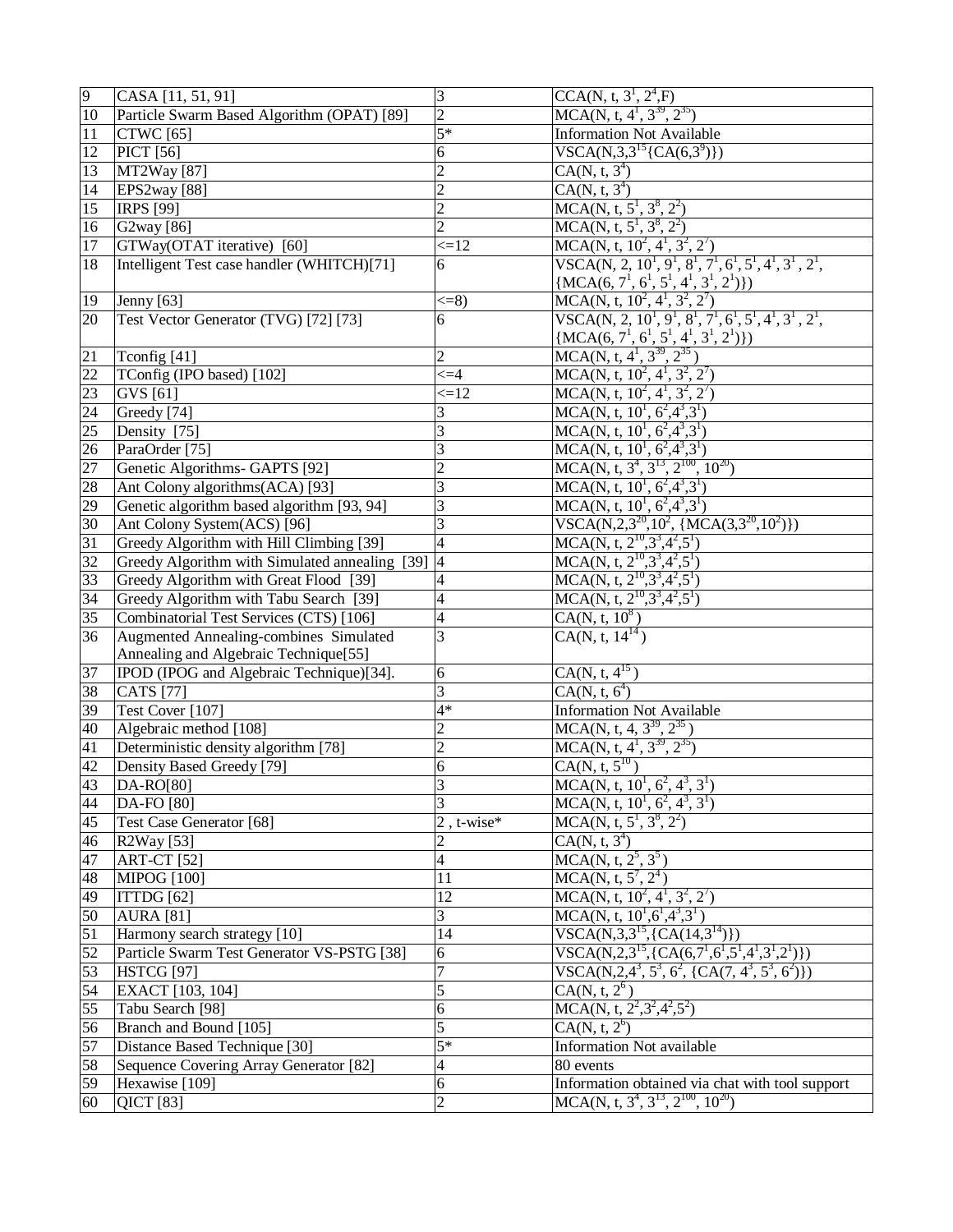| 61 | Cascade [84]        | $2*$           | Information not available        |
|----|---------------------|----------------|----------------------------------|
| 62 | AllPairs [54]       | 2, N-Wise*     | $MCA(N, t, 5^1, 3^8, 2^2)$       |
| 63 | ProTest $[110]$     | $2*$           | <b>Information Not Available</b> |
| 64 | VpTag[101]          | $2*$           | <b>Information Not Available</b> |
| 65 | PictMaster[70]      | $6*$           | <b>Information Not Available</b> |
| 66 | SmartTest [111]     | $2*$           | <b>Information Not Available</b> |
| 67 | ATD [58]            | $2 * N$ -wise* | <b>Information Not Available</b> |
| 68 | BenderRBT [112]     | $2*$           | <b>Information Not Available</b> |
| 69 | IBM Focus [48]      |                | $MCA(N, t, 4^1, 3^{39}, 2^{35})$ |
| 70 | PWiseGen[95]        | 2              | $MCA(N, t, 4^1, 3^{39}, 2^{35})$ |
| 71 | <b>Tcases</b> [113] | $3*$           | <b>Information Not Available</b> |
| 72 | VarDens [85]        | 4              | $CA(N, t, 5^{10})$               |

\*Information Not Available

<span id="page-17-0"></span>

| TABLE VII. |  | <b>CONSTRAINT HANDLING SUPPORT</b> |  |
|------------|--|------------------------------------|--|
|------------|--|------------------------------------|--|

| S.N            | Algorithm/tool                                 | <b>Representation of the</b>                  | <b>Constraint handling Mechanism</b>                                         |
|----------------|------------------------------------------------|-----------------------------------------------|------------------------------------------------------------------------------|
| $\bf{0}$       |                                                | constraint (Forbidden tuples,                 | 1. Constraints handled before executing test                                 |
|                |                                                | allowed tuples or full constraint             | generation algorithm                                                         |
|                |                                                | (logical expression)                          | 2. Replacing the invalid test cases                                          |
|                |                                                |                                               | 3. Constraints handled by implementing an                                    |
|                |                                                |                                               | algorithm                                                                    |
|                |                                                |                                               | 4. Constraints handled using SAT Solvers                                     |
| $\vert$ 1      | AETG Web Service [26, 31, 32]                  | Forbidden Tuples using if else<br>expressions | Constraints handled by implementing algorithm                                |
| $\overline{2}$ | mAETG_SAT [11, 69]                             | Forbidden tuples converted into               | zChaff or MiniSAT SAT solver integrated into                                 |
|                |                                                | <b>Boolean Formula</b>                        | AETG algorithm. Solvers compute the                                          |
|                |                                                |                                               | constraints and AETG generates the test suites.                              |
| $\overline{3}$ | ATGT[66]                                       | Full constraint support using                 | The combinatorial testing is represented as                                  |
|                |                                                | prepositional logic                           | propositional logic problem including constraints                            |
|                |                                                |                                               | (forbidden tuples) and SAL Constraint Solver is                              |
|                |                                                |                                               | used to handle constraints and generate the test                             |
|                |                                                |                                               | suite                                                                        |
| $\overline{4}$ | ACTS [33] (IPOG-C [36]                         | Full constraint support using                 | CHOCO Constraint Solver is integrated with the                               |
|                |                                                | Boolean, relational and                       | algorithm and is frequently called to handle                                 |
|                |                                                | arithmetic operators based                    | constraints                                                                  |
|                |                                                | expressions                                   |                                                                              |
| $\overline{5}$ | tTuples $[64]$                                 | Forbidden Tuples as Logical                   | Greedy algorithm modified to handle constraints                              |
|                |                                                | constraints                                   |                                                                              |
| $\overline{6}$ | Extremal optimization based                    |                                               | Not enough information available MiniSat Solver integrated with the Extremal |
|                | algorithm [90]                                 |                                               | Optimization algorithm                                                       |
| $\tau$         | CASA [11, 51, 91]                              | Forbidden tuples converted into               | zChaff SAT Solver is integrated with the                                     |
|                |                                                | <b>Boolean Formula</b>                        | Simulated annealing algorithm                                                |
| $\overline{8}$ | <b>CTWC</b> [65]                               | Forbidden tuples                              | Constraint handled by implementing an                                        |
|                |                                                |                                               | algorithm                                                                    |
| 9              | <b>PICT</b> [56]                               | Full constraint support using                 | Forbidden tuples are obtained from logical                                   |
|                |                                                | Logical Expressions are used to               | expressions and then algorithm is implemented                                |
|                |                                                | define constraints                            | for handling constraints                                                     |
| 10             | Intelligent Test case handler<br>(WHITCH) [71] | Forbidden tuples [11]                         | <b>Information Not available</b>                                             |
| 11             | Jenny $[63]$                                   | Forbidden tuples expressed as                 | Constraint handled by implementing an                                        |
|                |                                                | string of numbers and characters              | algorithm                                                                    |
| 12             | Test Vector Generator (TVG) [72,               | Full Constraint support with                  | Constraint handled by implementing an                                        |
|                | 73]                                            | Logical Expressions using                     | algorithm                                                                    |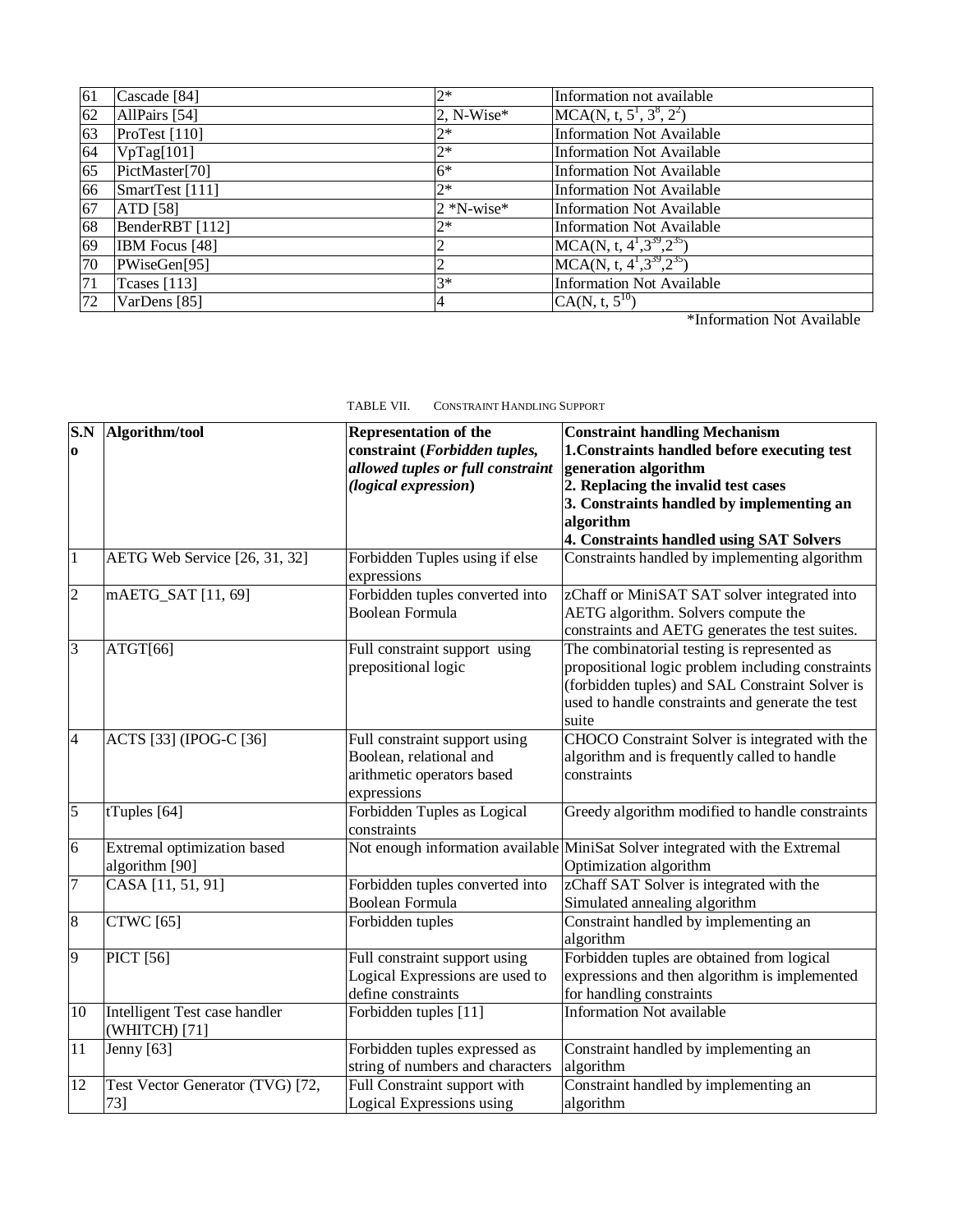|                 |                                   | relational operators                                      |                                                     |
|-----------------|-----------------------------------|-----------------------------------------------------------|-----------------------------------------------------|
| 13              | Combinatorial Test Services (CTS) | Forbidden Tuples                                          | Constraints handled by implementing an              |
|                 | $[106]$                           |                                                           | algorithm.                                          |
| 14              | <b>CATS</b> [77]                  | <b>Allowed Tuples</b>                                     | Constraints handled before executing test           |
|                 |                                   |                                                           | generation algorithm                                |
| 15              | Test Cover [107]                  | <b>Allowed Tuples</b>                                     | No description but it can be assumed that           |
|                 |                                   |                                                           | constraints are handled before giving to            |
|                 |                                   |                                                           | algorithm                                           |
| 16              | Test Case Generator [68]          | Full Constraint support as                                | Constraints handled by implementing an              |
|                 |                                   | <b>Logical Expressions</b><br>Information not available * | algorithm                                           |
| 17              | Harmony search strategy [10]      |                                                           | Constraints handled by implementing an              |
| 18              | <b>HSTCG [97]</b>                 | Full constraint support. Paper                            | algorithm<br>Constraints handled by implementing an |
|                 |                                   | discusses that the approach                               | algorithm                                           |
|                 |                                   | supports complex constraints                              |                                                     |
|                 |                                   | with no further discussion                                |                                                     |
| 19              | Distance Based Technique [30]     | Forbidden tuples                                          | Constraints handled by implementing an              |
|                 |                                   |                                                           | algorithm                                           |
| 20              | T-Gen SYS/3 - a Software          | Information not available *                               | No information available *                          |
|                 | Development Tool [50]             |                                                           |                                                     |
| 21              | Sequence Covering Array Generator | Forbidden tuples (excluded                                | No information available *                          |
|                 | $[82]$                            | sequences)                                                |                                                     |
| 22              | Hexawise [109]                    | Forbidden tuples                                          | No information available *                          |
| $\overline{23}$ | Cascade [84]                      | Full constraint support using                             | A pseudo-Boolean optimization (PBO) solver          |
|                 |                                   | Boolean, relational and                                   | called clasp is used to handle constraints and      |
|                 |                                   | arithmetic operators based                                | optimize coverage. Constraint solving and           |
|                 |                                   | expressions                                               | optimization is integrated                          |
| 24              | ProTest [110]                     | Information not available*                                | Information not available*                          |
| 25              | VpTag[101]                        | Full constraint support. Paper                            | Information not available*                          |
|                 |                                   | discusses that the approach                               |                                                     |
|                 |                                   | supports complex constraints                              |                                                     |
|                 |                                   | with no further discussion                                |                                                     |
| 26              | PictMaster[70]                    | Full constraint support using                             | Forbidden tuples are obtained from logical          |
|                 |                                   | Logical Expressions are used to                           | expressions and then algorithm is implemented       |
|                 |                                   | define constraints                                        | for handling constraints                            |
| $\overline{27}$ | SmartTest [111]                   | Full constraint support using                             | Information not available*                          |
|                 |                                   | Logical Expressions are used to                           |                                                     |
|                 |                                   | define constraints                                        |                                                     |
| 28              | BenderRBT [112]                   | Full constraint support using                             | Information not available*                          |
|                 |                                   | Logical Expressions are used to<br>define constraints     |                                                     |
| 29              | IBM Focus [48]                    | Full constraint support using                             | Constraints handled by implementing an              |
|                 |                                   | Boolean Expressions in Java                               | algorithm                                           |
|                 |                                   | Syntax                                                    |                                                     |
| 30              | <b>Tcases</b> [113]               | Full constraint support.                                  | Information not available*                          |
|                 |                                   | Properties are assigned to values                         |                                                     |
|                 |                                   | and conditions are defined which                          |                                                     |
|                 |                                   | are finally converted to Boolean                          |                                                     |
|                 |                                   | expressions                                               |                                                     |
| 31              | AllPairs [54]                     | Information Not Available *                               | Information not available *                         |
| 32              | Augmented Annealing [26, 55]      | Forbidden tuples                                          | Constraints are handled before giving input to      |
|                 |                                   |                                                           | algorithms (as disjoint rows in the form of seeds)  |

\*Information Not Available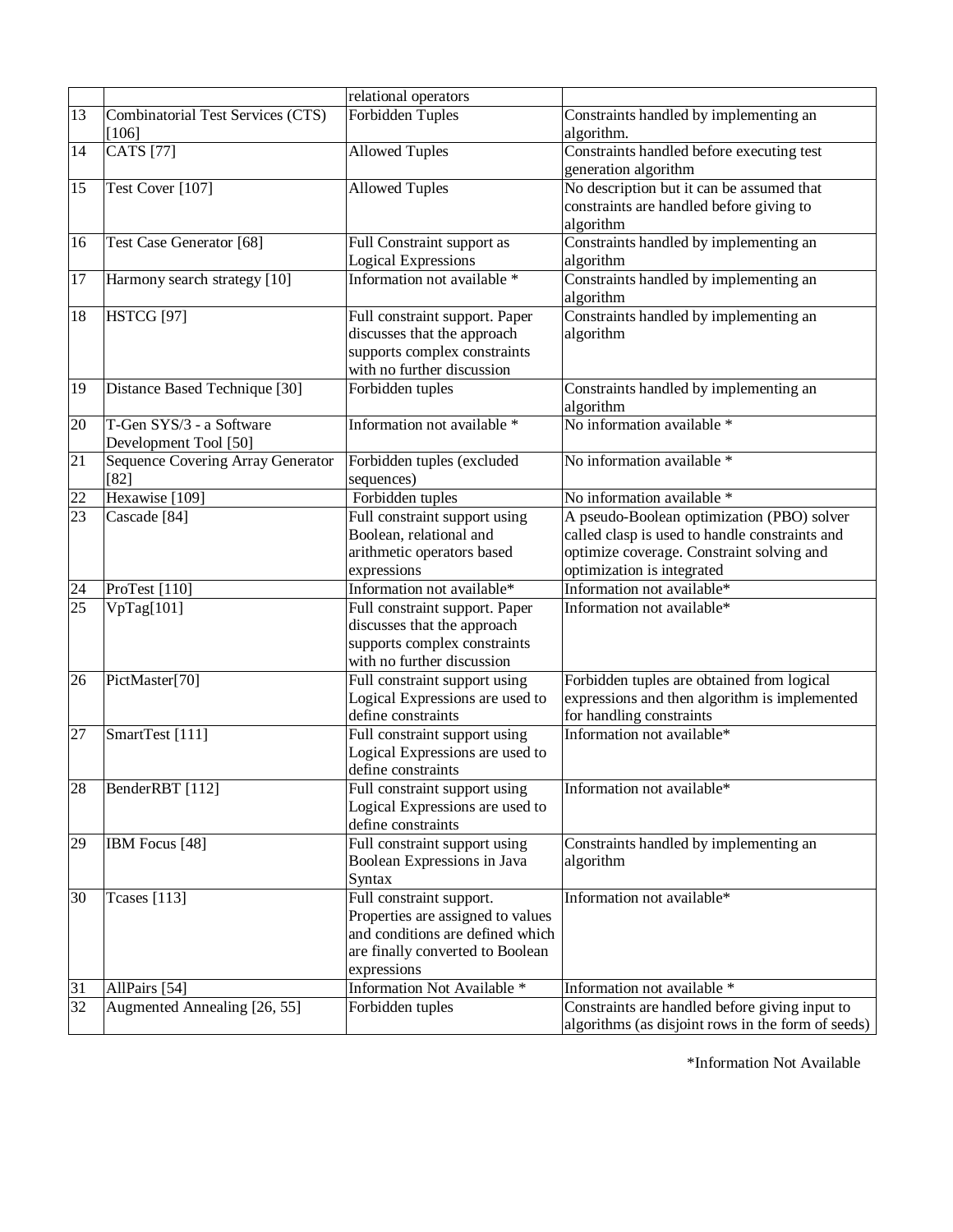<span id="page-19-0"></span>

|                 | <b>S.N</b> Algorithm/tool                            | <b>Mixed Covering Array</b> |
|-----------------|------------------------------------------------------|-----------------------------|
| $\bf{0}$        |                                                      | <b>Support</b>              |
| $\overline{1}$  | AETG Web Service [26, 31, 32]                        | Yes                         |
| $\overline{2}$  | PairTest [37]                                        | Yes                         |
| 3               | mAETG_SAT [11, 69]                                   | Yes                         |
| $\overline{4}$  | ATGT[66]                                             | Yes                         |
| $\overline{5}$  | <b>ACTS</b> [33]                                     | Yes                         |
| 6               | tTuples [64]                                         | Yes                         |
| $\overline{7}$  | Particle Swarm Based Algorithm(OTAT) [89]            | Yes                         |
| $\overline{8}$  | Extremal optimization based algorithm [90]           | Yes                         |
| $\overline{9}$  | CASA [11, 51, 91]                                    | Yes                         |
| 10              | Particle Swarm Based Algorithm (OPAT) [89]           | Yes                         |
| 11              | <b>CTWC</b> [65]                                     | Information Not Available * |
| 12              | <b>PICT</b> [56]                                     | Yes                         |
| 13              | MT2Way [87]                                          | Yes                         |
| 14              | EPS2way [88]                                         | Yes                         |
| 15              | <b>IRPS [99]</b>                                     | Yes                         |
| 16              | G2way [86]                                           | Yes                         |
| 17              | GTWay(OTAT iterative) [60]                           | Yes                         |
| 18              | Intelligent Test case handler (WHITCH)[71]           | Yes                         |
| 19              | <b>Jenny</b> [63]                                    | Yes                         |
| 20              | Test Vector Generator (TVG) [72, 73]                 | Yes                         |
| 21              | Tconfig [41]                                         | Yes                         |
| 22              | TConfig (IPO based) [102]                            | Yes                         |
| 23              | GVS [61]                                             | Yes                         |
| 24              | Union [44]                                           | Yes                         |
| 25              | Greedy [74]                                          | Yes                         |
| 26              | ReqOrder in [76]                                     | Yes                         |
| 27              | Density [75]                                         | Yes                         |
| 28              | ParaOrder [75]                                       | Yes                         |
| 29              | Genetic Algorithms- GAPTS [92]                       | Yes                         |
| 30              | Ant Colony algorithms(ACA) [93]                      | Yes                         |
| 31              | Genetic algorithm based algorithm [93, 94]           | Yes                         |
| 32              | Ant Colony System(ACS) [96]                          | Yes                         |
| 33              | Greedy Algorithm with Hill Climbing [39]             | Yes                         |
| 34              | Greedy Algorithm with Simulated annealing [39]       | Yes                         |
| 35              | Greedy Algorithm with Great Flood [39]               | Yes                         |
| 36              | Greedy Algorithm with Tabu Search [39]               | Yes                         |
| 37              | Combinatorial Test Services (CTS) [106]              | Yes                         |
| 38              | Augmented Annealing-combines Simulated Annealing and | No.                         |
|                 | Algebraic Technique[55]                              |                             |
| 39              | IPOD (IPOG and Algebraic Technique)[34].             | Yes                         |
| 40              | <b>CATS</b> [77]                                     | N <sub>o</sub>              |
| 41              | Test Cover [107]                                     | Information Not Available * |
| 42              | Algebraic method [108]                               | Yes                         |
| 43              | Deterministic density algorithm [78]                 | Yes                         |
| 44              | Density Based Greedy [79]                            | Yes                         |
| 45              | $DA-RO[80]$                                          | Yes                         |
| 46              | DA-FO [80]                                           | Yes                         |
| 47              | Test Case Generator [68]                             | Yes                         |
| 48              | R2Way [53]                                           | Yes                         |
| 49              | <b>ART-CT</b> [52]                                   | Yes                         |
| 50              | <b>MIPOG</b> [100]                                   | Yes                         |
| $\overline{51}$ | ITTDG [62]                                           | Yes                         |